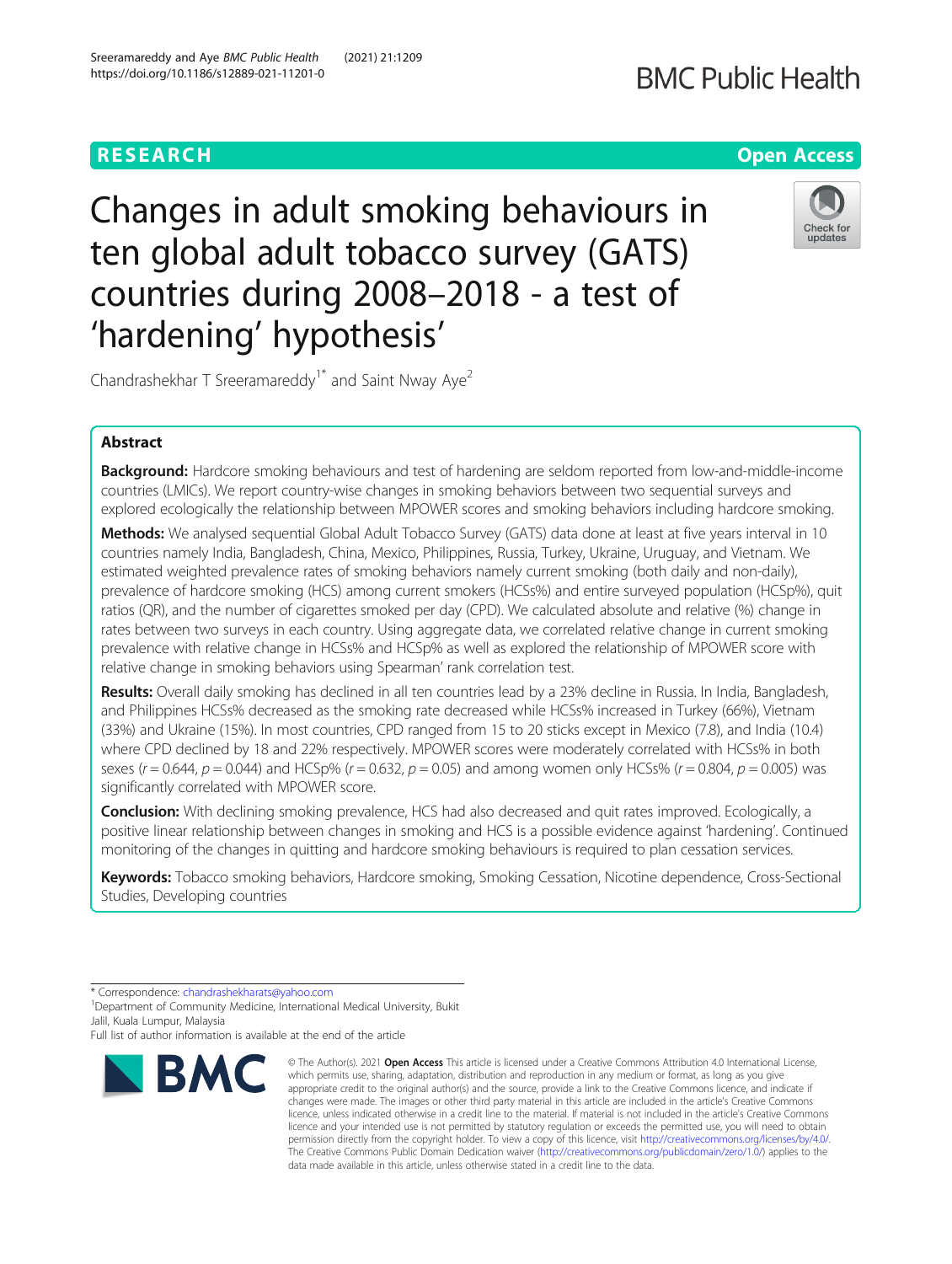## Background

Decreasing prevalence of tobacco smoking in many high-income countries leaves behind a subgroup of smokers who are unable to quit smoking as light smokers are more likely to quit than heavy (more dependent) smokers [[1\]](#page-11-0). This has led to the concept of 'hardening', and that 'hardened' smokers would pose a greater challenge for further reduction of smoking prevalence [[2\]](#page-11-0). Researchers have proposed that heavy smokers are more addicted and less likely to quit as they are unwilling or unable to quit smoking [\[3](#page-11-0)]. Hard-core smoking (HCS) was originally defined as those who have been smoking daily for a substantial period and are unable and/or unwilling to quit despite the knowledge about smoking hazards and faced with social disapprobation of their smoking behaviour [\[4](#page-11-0)]. Various studies from developed countries have variedly defined HCS using serial survey data on smoking behaviors and examined if the proportion of HCS among the smokers has increased over time as the prevalence of smoking declined [\[5](#page-11-0)]. However, evidence from developed countries on hardening is inconclusive since very few studies have reported that 'hardening' was occurring, [[6](#page-11-0)–[8](#page-11-0)] while recent studies have reported that 'hardening' was not occurring  $[9-11]$  $[9-11]$  $[9-11]$ .

Lately even in low- and middle-income (LMICs) countries tobacco use is declining albeit at a slower rate [\[12](#page-11-0)]. Therefore, it would be interesting to examine if 'hardening' was occurring in developing countries as well. Thus far 'hardening' has been tested only in developed countries using national or sub national level serial survey data primarily aimed at monitoring time trends in tobacco use [\[13\]](#page-11-0). Nevertheless, such serial national survey data are unavailable for developing countries. To-date two studies have reported that varying proportions of HCS exist among smokers in LMICs [\[14,](#page-12-0) [15\]](#page-12-0) but 'hardening hypotheses has not yet been tested in developing countries. Rate of daily smoking, non-daily smoking, quit ratio, HCS, cigarettes smoked per day (CPD) were reported from Australia [\[13\]](#page-11-0) to reflect the changes in tobacco use behaviours between 2001 and 2016. Sequential Global Adult Tobacco Surveys (GATS) data would be able to describe the changes in tobacco use behaviours rather than testing the hardening hypothesis. We estimated absolute and percentage (relative) changes in smoking behaviors (prevalence of daily, and non-daily smoking, quit ratio, cigarettes per day) and prevalence of HCS among current smokers (HCSs%) and the entire population (HCSp%) between two surveys done at an interval of at least five years in ten GATS countries. We also explored ecologically, if MPOWER score as a proxy indicator for tobacco control policy would explain the changes in the tobacco use behaviours and tested possible relationship between change in smoking rates and HCSs% and HCSp%.

## **Methods**

## Design

We included data from India, Bangladesh, China, Mexico, Philippines, Russia, Turkey, Ukraine, Uruguay, and Vietnam. Turkey has undergone three GATS surveys, in the years 2008, 2012 and 2016. We selected 2008 and 2016 for this analysis as the time difference was more than five years. Data from Thailand (2009 and 2011) which had undergone two rounds of surveys were not included since the interval between the surveys was less than five years and the most recent survey data was older than eight years.

#### Data source

The Global Adult Tobacco Surveys (GATS) is a series of nationally representative, cross-sectional household surveys done as part of the Global Tobacco Surveillance System (GTSS) to monitor tobacco use. GATS data on tobacco use behaviours among civilian, noninstitutionalised individuals aged 15 years and above are collected using a standardised questionnaire. The data is publicly available at [\(http://nccd.cdc.gov/gtssdata/Ancillary/](http://nccd.cdc.gov/gtssdata/Ancillary/DataReports.aspx?CAID=2)) [DataReports.aspx?CAID=2\)](http://nccd.cdc.gov/gtssdata/Ancillary/DataReports.aspx?CAID=2)). The eligible individuals were sampled using a stratified, multi-stage, probability sampling technique. In each sampled geographic location, the households were randomly selected and all eligible persons in each selected household were interviewed. However, only one household member was randomly selected and interviewed with a handheld device used for rostering and data collection. In each GATS country, a core GATS questionnaire was adapted to suit the local tobacco use context. Interviews were done privately by either a male or female interviewer in all the countries. However, in India, Bangladesh, Indonesia, and Qatar due to cultural sensitivity interviewers and respondents were of the same sex. Further details about the survey instrument, methodology etc. are published in detail elsewhere [\[16](#page-12-0)].

#### Outcome variables

1) Daily smokers (DS): Those who smoke at least one cigarette every day [[17\]](#page-12-0).

2) Non-daily smokers (NDS): Smokers who responded that they do not smoke every day [[17\]](#page-12-0).

3) Current smokers: Smokers who responded that they smoked either daily or non-daily (both DS and NDS).

4) Hardcore smoking (HCS): Consistent with our previous report based on GATS [[15\]](#page-12-0) the following five criteria were used to define HCS: 1) is a current daily smoker; 2) smokes 10 or more cigarettes per day; 3) smokes their first cigarette within 30 min after waking up; 4) has not made any quit attempts during the previous 12 months; and 5) has no intention to quit smoking at all or during the next 12 months.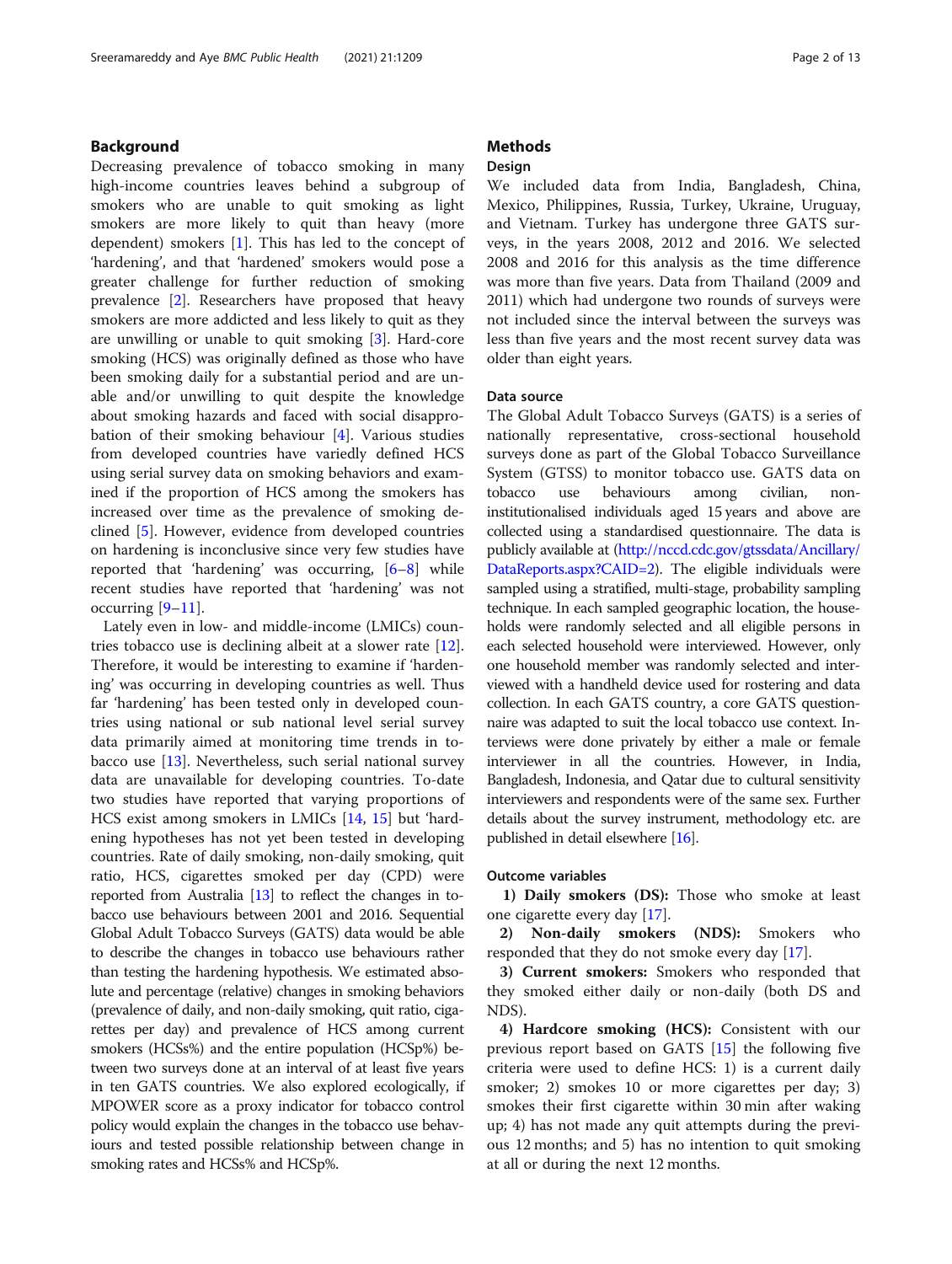5) Cigarettes per day (CPD): Total number of sticks (all types of smoking tobacco products) smoked each day was obtained by adding up the reported numbers for each type of smoking tobacco products.

6) Prevalence of HCS among current smokers (HCSs%): Percentage of current smokers classified as HCS among current smokers only.

7) Prevalence of HCS in the entire survey population (HCSp%): Percentage of current smokers classified as HCS among the entire survey population.

8) Quit ratio: The ratio of former (past) smokers to ever smokers. Ever smokers includes both current and former smokers, daily as well as non-daily [\[18](#page-12-0)]. Quit ratios (QR) were estimated using the raw number of smokers (both current and former smokers inclusive of daily and non-daily smokers).

## MPOWER score

To estimate the extent of tobacco control policy in each country, we created a composite score using MPOWER strategies of World Health Organisation. We extracted MPOWER data from WHO reports on the global tobacco epidemic [\[19](#page-12-0)]. MPOWER score provides a snapshot of tobacco control policy as reported in other studies that tested its association with smoking prevalence [\[20,](#page-12-0) [21\]](#page-12-0). For each of the measure, a score of 1 is ascertained if data was lacking or no recent data (since 2009) or data that is not both recent and representative of the national population, whereas scores 2 to 4 (for M) and 2–5 (for P, O, W, E and R) represent a scale from weakest to strongest level of tobacco control policy in that country (Table 1). A score was ascertained for each of the six dimensions of MPOWER and the total score was the sum of the scores for all six dimensions of MPOWER. Thus, the highest possible score for each country was 29.

#### Statistical analysis

Weighted prevalence rates of DS, NDS, CS and HCS were estimated using Stata 11.2 for each country and survey. All estimates were computed for both sexes and overall, in each country and survey. In addition, proportion of all smokers who were defined HCS were estimated. To assess the change in smoking behaviours between two sequential surveys, we estimated both absolute and relative (percentage) differences in aggregate (at country-level) smoking behaviors defined as above. To test statistical significance of change in estimates between two surveys, we calculated Wald statistics (difference/estimated standard error) using aggregate data of each outcome i.e., prevalence estimates and 95% CIs for each survey. CPD used for correlation analyses was the average number of cigarettes smoked daily as a countrylevel aggregate using the total sticks of cigarettes (smoking tobacco).

At an aggregate (country) level, we also explored the relationship between MPOWER scores and percentage change in each smoking behaviour. We also illustrated a possible association between change of prevalence of CS and change in HCSs% and HCSp% using Spearman's rank correlation test as well as two-way scatter plots (Fig. [1\)](#page-3-0). A *p*-value of  $< 0.05$  was considered as statistically significant.

## Results

Tables [2](#page-4-0), [3](#page-6-0) and [4](#page-8-0) show aggregate rates of smoking behaviours among both sexes, male and female along with absolute and percentage changes in 10 GATS countries. Changes in smoking behaviours and constructs of HCS and MPOWER scores for each country are shown in the appendix. Overall (both sexes), DS prevalence declined in eight of the 10 countries in absolute terms i.e., prevalence points ranging from 0.2 in Vietnam to 7.7 in Russia. However, the decline was statistically significant in all countries except China, Mexico, and Vietnam. Russia (22.9%), Ukraine (21.2%), Bangladesh (21.5%) and India (19.4%) were among the countries with highest percentage decline in overall DS. Notably, in Turkey, overall DS had increased by 2.2 points (8%) between 2008 and 2016 whereas in Mexico DS was nearly the same (sex-wise as well).

Sex-wise, DS prevalence among women was lower than men and DS prevalence declines were seen among men as well as women in most countries except for the around 50% increase among Turkish women an increase by 5.9 prevalence points i.e., from 11.6 to 17.5. However,

**Table 1** Components, their definition and score range of WHO's MPOWER composite score

| Component | <b>Definition</b>                                               | Score range |
|-----------|-----------------------------------------------------------------|-------------|
| M         | Monitor tobacco use and prevention policies                     | -4          |
| P         | Protect people from tobacco smoke                               | $2 - 5$     |
| O         | Offer help to quit tobacco use                                  | $2 - 5$     |
| W         | Warn about the dangers of tobacco                               | $2 - 5$     |
| Е         | Enforce bans on tobacco advertising, promotion, and sponsorship | $2 - 5$     |
| R         | Raise taxes on tobacco                                          | $2 - 5$     |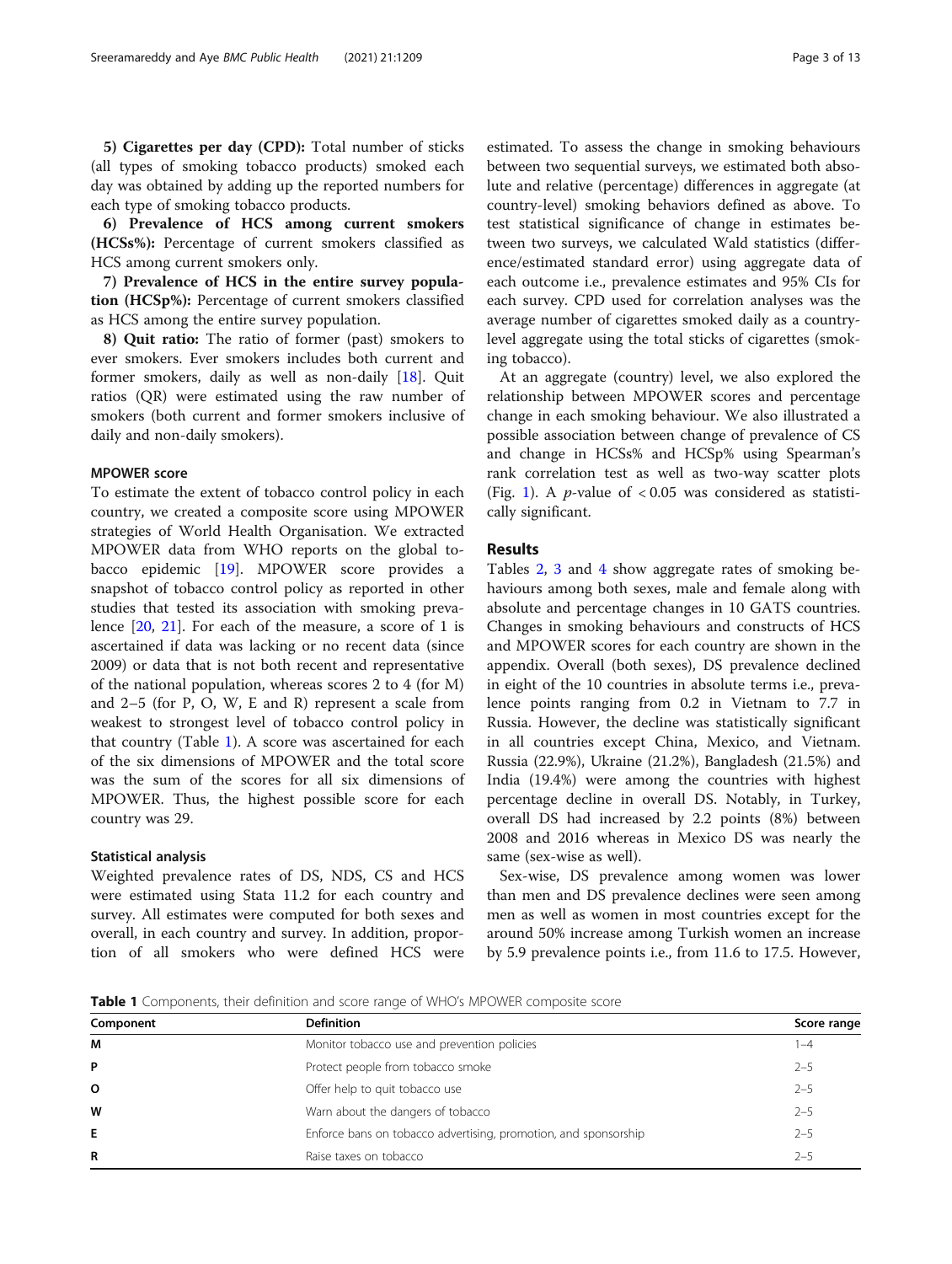<span id="page-3-0"></span>

the sex-wise change in prevalence of DS was not statistically significant in China, Mexico, and Vietnam (both men and women), Turkey (men only) and Uruguay (women only). In Bangladesh (43.6 vs. 18.6), Philippines (47.9 vs. 11.4), India (32.0 vs.17.1) and Russia (30.6 vs. 20.2) the percentage decline in DS among women was much higher than among men (Table [2\)](#page-4-0).

NDS prevalence was generally much lower than DS prevalence at both baseline and most recent surveys in all countries except Mexico. In Mexico, NDS prevalence was slightly higher than DS overall as well as sex-wise. In nine countries (excluding Mexico), overall NDS prevalence was < 6 and NDS prevalence had declined. Among the countries where NDS significantly declined Turkey (48%), India (37%) and Philippines (31%) had experienced large percentage declines. Notably in Mexico, NDS had increased by 5% overall as well as sex-wise. In the remaining nine countries, NDS prevalence had declined among both men and women (except Russian men) However, in Mexico, and Ukraine, (both sexes), Bangladesh and Russia (men only), and Philippines (women only) change in NDS prevalence was not statistically significant. (Table [2\)](#page-4-0).

Overall (both sexes) current smoking (CS) prevalence had declined in eight countries except in Mexico, and Turkey where current smoking increased by 2.8 and 1.1% respectively. Leading percentage decline in CS occurred in India (23.7%), Russia (22.6%), Bangladesh (21.8%), Ukraine (21.0%), and Philippines (19.8%). Overall CS had slightly increased in Mexico and Turkey. CS

had declined in both sexes as well in all countries where prevalence of DS had declined. In Mexico CS slightly increased among men, while in Turkey, CS decreased among men and DS rates had increased among women (Table [2\)](#page-4-0). The change in prevalence of CS was not statistically significant in China, Mexico, Vietnam (both sexes) and Uruguay (women only) (Table [2\)](#page-4-0).

Overall quit ratio (QR) had decreased in Turkey and Philippines by 52.3 and 11.6% respectively. In these two countries, QR decreased sex-wise as well. Among the other countries, India (35.6%) and China (26.3%) lead the percentage increase in QR followed by Russia (28.9%). Notably, QR among Russian women had nearly doubled, from 0.331 to 0.659 an increase of 99% whereas in Mexico and Vietnam QR changed very little (only 6% increase). Despite the modest percentage increase in QR during two sequential surveys, QR in Mexico (0.55) and Uruguay (0.56) was much higher than India (0.20) and China (0.24) (Table [3](#page-6-0)).

Overall (both sexes) cigarettes per day (CPD) decreased by about 22% in India and 18% in Mexico. However, in other countries CPD had marginally increased ranging from 1.5% in Uruguay to 9.4% in Turkey and 12.4% in China. Remarkably, CPD rose by 67% in Turkish and 32% in Russian women. In most recent surveys, overall CPD was lowest in Mexico (7.8) followed by India (10.4), Philippines (10.9) and Bangladesh (11.4), while in other countries CPD ranged from 15 to 20. CPD was generally lower among women than men but among Turkish women CPD was 20.2 higher than men (19.2) (Table [3\)](#page-6-0).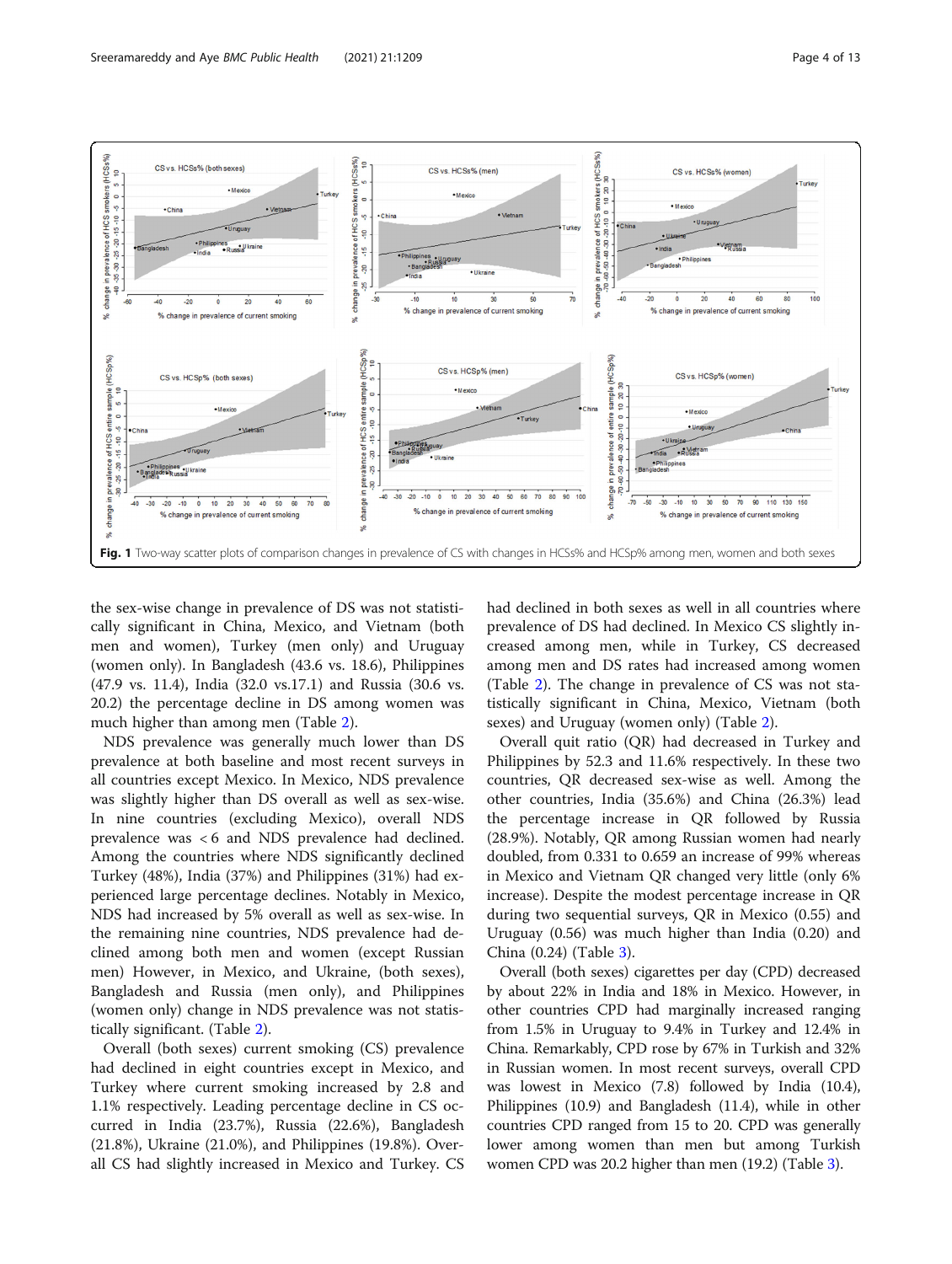| baseline and most recent rounds of GATS |                   |                   |                      |                   |                |                  |                   |                   |                   |
|-----------------------------------------|-------------------|-------------------|----------------------|-------------------|----------------|------------------|-------------------|-------------------|-------------------|
|                                         | Daily smoking     |                   |                      | Non-daily smoking |                |                  | Current smoking   |                   |                   |
|                                         | men               | women             | both sexes           | men               | women          | Both sexes       | men               | women             | both sexes        |
| ndia 2009                               | 18.3 (17.3, 19.3) | 2.4 (2.1,2.8)     | 10.7(10.1, 11.2)     | 5.9 (5.4,6.4)     | 0.5(0.4,0.6)   | 3.3 (10.1, 11.2) | 24.3 (23.3,25.3)  | 2.9(2.5,3.4)      | 13.9 (13.4, 14.5) |
| India 2016                              | 15.2 (14.5, 15.9) | 1.7(1.4,1.9)      | 8.6 (8.2,9.0)        | 3.8 (3.4,4.2)     | 0.3(0.2,0.4)   | 2.1(1.9, 2.3)    | 9.0 (18.1, 19.9)  | 1.9(1.7, 2.2)     | 10.7(10.2, 11.1)  |
| Absolute change                         | $-3.1$            | $-0.8$            | $-2.1$               | $-2.1$            | $-0.2$         | $-1.2$           | $-5.3$            | $-1.0$            | $-3.3$            |
| % change                                | $-17.1$           | $-31.9$           | $-19.4$              | $-36.0$           | $-41.2$        | $-37.0$          | $-21.7$           | $-33.6$           | $-23.7$           |
| P-value                                 | 0.001             | 0.001             | 0.001                | 0.001             | 0.005          | 0.001            | 0.001             | 0.001             | 0.001             |
| Bangladesh 2009                         | 40.7 (38.5, 42.9) | 1.3(0.9, 1.8)     | 20.9 (19.8,22.0)     | 4.0 (3.2, 4.9)    | 0.2(0.0, 0.3)  | 2.1(1.7, 2.5)    | 44.7 (42.5, 46.9) | 1.5(1.0, 2.0)     | 23.0 (21.8, 24.1) |
| Bangladesh 2017                         | 33.1 (31.2, 35.1) | 0.7(0.4, 0.9)     | 16.4 (15.5, 17.4)    | 3.1 (2.4, 3.8)    | 0.1 (0.0, 0.2) | 1.5(1.2, 1.9)    | 36.2 (34.2, 38.2) | 0.8(0.5, 0.1)     | 8.0 (17.0, 18.9)  |
| Absolute change                         | $-7.6$            | $-0.6$            | $-4.5$               | $-0.9$            | $-0.1$         | $\frac{5}{2}$    | $-8.5$            | $-0.7$            | $-5.0$            |
| % change                                | $-18.6$           | $-43.6$           | $-21.5$              | $-23.1$           | $-38.9$        | $-26.2$          | $-19.0$           | $-49.0$           | $-21.8$           |
| P-value                                 | 0.001             | 0.022             | 0.001                | 0.109             | 0.277          | 0.027            | 0.001             | 0.011             | 0.001             |
| China 2010                              | 45.3 (42.7, 48.0) | 2.0 (1.5, 2.6)    | 24.1 (22.5, 25.6)    | 7.6 (6.5, 8.6)    | 0.4(0.2, 0.6)  | 4.0 (3.5, 4.6)   | 52.9 (50.6, 55.2) | 2.4(1.8, 3.0)     | 28.1 (26.6, 29.6) |
| China 2018                              | 44.4 (42.3, 46.4) | 1.6(1.2, 4.6)     | 23.2 (22.0, 24.5)    | 6.1 (5.4, 6.9)    | 0.5(0.3, 0.6)  | 3.3 (2.9, 3.8)   | 50.5 (48.6, 52.4) | 2.1(1.6, 2.5)     | 26.6 (25.4, 27.8) |
| Absolute change                         | $-0.9$            | $-0.4$            | $-0.8$               | $-1.5$            | 5              | $-0.7$           | $-2.4$            | $-0.3$            | $-1.5$            |
| % change                                | $-2.1$            | $-20.0$           | $-3.6$               | $-19.3$           | 21.9           | $-20.1$          | $-4.5$            | $-12.5$           | $-5.8$            |
| P-value                                 | 0.599             | 0.661             | 0.376                | 0.023             | 0.346          | 0.054            | 0.115             | 0.433             | 0.126             |
| Mexico 2009                             | 11.8 (10.6,13.0)  | 3.7(2.9, 4.5)     | 7.5 (6.8, 8.3)       | 3.0(11.8, 14.2)   | 4.1 (3.3, 4.9) | 8.4 (7.5, 9.2)   | 24.8 (23.1, 26.5) | 7.8 (6.6, 9.0)    | 15.9 (14.7, 17.1) |
| Mexico 2015                             | 11.9 (10.6,13.2)  | 3.6(2.9, 4.3)     | 7.6 (6.8, 8.3)       | 13.3(12.0, 14.5)  | 4.6 (3.9, 5.3) | 8.8 (8.0, 9.5)   | 25.2 (23.5, 26.8) | 8.2 (7.2, 9.2)    | 16.3 (15.4, 17.3) |
| Absolute change                         | 5                 | $-0.0$            | $\overline{0}$ .     | $\ddot{0}$        | 0.5            | 0.4              | $\ddot{0}$        | $\overline{0}$    | $\overline{0}$    |
| % change                                | 0.8               | 두                 | $\ddot{0}$           | $\overline{2}$ .  | 12.2           | 4.9              | $\ddot{ }$        | 5.6               | 2.8               |
| P-value                                 | 0.867             | 0.853             | 0.750                | 0.626             | 0.121          | 0.23             | 0.612             | 0.35              | 0.361             |
| Philippines2009                         | 38.2 (36.3, 40.1) | 6.9 (5.9, 7.8)    | 22.5 (21.4, 23.6)    | 9.4 (8.2, 10.6)   | 2.1(1.5, 2.6)  | 5.7 (5.0, 6.4)   | 47.6 (45.7, 49.6) | 9.0 (7.9, 10.0)   | 28.2 (27.0, 29.5) |
| Philippines 2015                        | 33.9 (32.1, 35.7) | 3.6 (3.0, 4.2)    | 18.7 (17.7, 19.7)    | 6.4 (5.5, 7.3)    | (1.5(1.1, 1.9) | 3.9 $(3.4, 4.5)$ | 40.0 (38.5, 42.1) | 5.1 (4.4, 5.8)    | 22.7 (21.6, 23.7) |
| Absolute change                         | $-4.4$            | $-3.2$            | $-3.8$               | $-3.0$            | $-0.6$         | $-1.8$           | $-7.6$            | $-3.8$            | $-5.6$            |
| % change                                | $-11.4$           | $-47.9$           | $-16.9$              | $-31.6$           | $-28.1$        | $-31.0$          | $-16.0$           | $-43.0$           | $-19.8$           |
| P-value                                 | 0.001             | 0.001             | 0.001                | 0.001             | 0.084          | 0.001            | 0.001             | 0.001             | 0.001             |
| Russia 2009                             | 55.0 (53.1, 56.8) | 16.3 (14.4, 18.1) | 35.1)<br>33.8 (32.5, | 5.2 (4.5, 6.0)    | 5.4 (4.6, 6.3) | 5.3 (4.7, 6.0)   | 60.2 (58.4, 62.0) | 21.7 (19.6,23.8)  | 39.1 (37.8, 40.5) |
| Russia 2016                             | 43.9 (41.9, 45.8) | 11.3(10.2, 12.4)  | 26.0 (24.9, 27.2)    | 5.6 (4.7, 6.6)    | 3.1(2.5, 3.7)  | 4.3 (3.7, 4.8)   | 49.5 (47.5, 51.5) | 14.4(13.0, 15.8)  | 30.3 (28.9, 31.7) |
| Absolute change                         | $-11.1$           | $-5.0$            | $-7.7$               | $\overline{6}$    | $-2.3$         | $\frac{1}{2}$    | $-10.7$           | $-7.2$            | $-8.8$            |
| % change                                | $-20.2$           | $-30.6$           | $-22.9$              | 7.2               | $-41.8$        | $-20.2$          | $-17.8$           | $-33.5$           | $-22.6$           |
| P-value                                 | < 0.001           | 0.001             | 0.0007               | 0.356             | 0.001          | 0.021            | 0.001             | 0.001             | 0.001             |
| Turkey 2008                             | 43.8 (41.8, 45.9) | 11.6 (10.4, 12.7) | 27.4 (26.2, 28.6)    | 4.1 (3.3, 4.8)    | 3.6(2.9, 4.3)  | 3.8 (3.3, 4.3)   | 47.9 (45.8, 50.0) | 15.2 (13.9, 16.4) | 31.2 (29.9, 32.5) |

<span id="page-4-0"></span>

Table 2 Prevalence estimates of daily smoking, and current smoking their 95% CIs in ten countries; absolute difference and percentage change between

Table 2 Prevalence estimates of daily smoking, non-daily smoking, and current smoking their 95% Cls in ten countries; absolute difference and percentage change between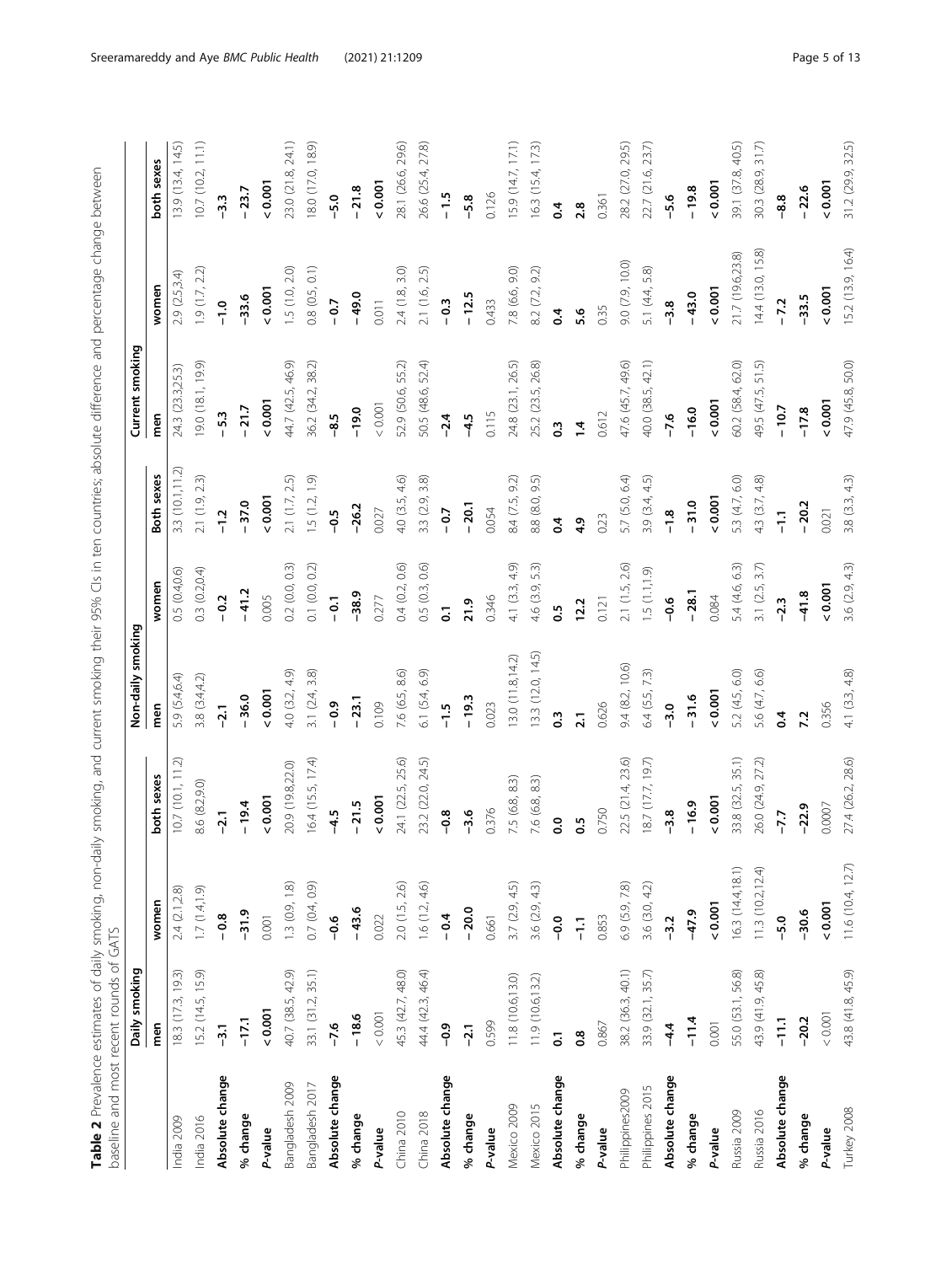| baseline and most recent rounds of GATS (Continued) |                   |                    |                   |                   |                |                  | Table 2 Prevalence estimates of daily smoking, non-daily smoking, and current smoking their 95% Cls in ten countries; absolute difference and percentage change between |                   |                   |
|-----------------------------------------------------|-------------------|--------------------|-------------------|-------------------|----------------|------------------|-------------------------------------------------------------------------------------------------------------------------------------------------------------------------|-------------------|-------------------|
|                                                     | Daily smoking     |                    |                   | Non-daily smoking |                |                  | Current smoking                                                                                                                                                         |                   |                   |
|                                                     | men               | women              | both sexes        | men               | women          | Both sexes       | men                                                                                                                                                                     | women             | both sexes        |
| Turkey 2016                                         | 41.8 (39.9, 43.7) | 17.5(15.8, 19.2)   | 29.6 (28.2, 31.0) | 2.3 (1.8, 2.8)    | 1.7(1.2, 2.1)  | 2.0 (1.6, 2.4)   | 44.1 (42.2, 43.51)                                                                                                                                                      | 19.2 (17.4, 20.9) | 31.6 (30.2, 33.6) |
| Absolute change                                     | $-2.0$            | 5.9                | 2.2               | $-1.8$            | $-1.9$         | $-1.8$           | $-3.8$                                                                                                                                                                  | 4.0               | $\overline{6}$    |
| % change                                            | $-4.6$            | 50.8               | $\overline{8.0}$  | $-43.9$           | $-52.9$        | $-48.0$          | $-7.9$                                                                                                                                                                  | 26.3              | Ξ                 |
| P-value                                             | 0.161             | 0.001              | 0.019             | 0.001             | 0.001          | 0.001            | 0.001                                                                                                                                                                   | < 0.001           | 0.565             |
| Ukraine2010                                         | 45.5 (43.5, 47.4) | 8.9 (7.6,10.1)     | 25.5 (24.4, 26.6) | 4.5 (3.6, 5.5)    | 2.4 (1.7, 3.0) | 3.4 (2.8, 3.9)   | 50.0 (48.1, 51.9)                                                                                                                                                       | 11.2(9.9, 12.6)   | 28.9 (27.7, 30.0) |
| Jkraine <sub>2017</sub>                             | 35.9 (33.9, 37.8) | $7.0$ $(5.8, 8.1)$ | 20.1 (18.9, 21.2) | 3.8 $(2.9, 4.7)$  | 1.8(1.2, 2.4)  | 2.7(2.1, 3.3)    | 39.7 (37.8, 41.6)                                                                                                                                                       | 8.8 (7.5, 10.1)   | 22.8 (21.5, 24.0) |
| Absolute change                                     | $-9.6$            | $-1.9$             | $-5.4$            | $-9.7$            | $-0.6$         | $\overline{1.7}$ | $-10.4$                                                                                                                                                                 | $-2.4$            | -6.1              |
| % change                                            | $-21.2$           | $-21.5$            | $-21.2$           | $-16.0$           | $-23.5$        | $-19.0$          | $-20.7$                                                                                                                                                                 | $-21.8$           | $-21.0$           |
| P-value                                             | 0.001             | 0.028              | 0.001             | 0.294             | 0.187          | 0.092            | 0.001                                                                                                                                                                   | 0.012             | 0.001             |
| Uruguay 2009                                        | 24.8 (22.4, 27.2) | 16.4 (14.8, 18.1)  | 20.4 (19.1, 21.8) | 5.8 (4.6, 7.1)    | 3.3(2.5, 4.1)  | 4.5 (3.8, 5.3)   | 30.7 (28.1, 33.3)                                                                                                                                                       | 19.8 (8.0, 21.5)  | 24.9 (23.3, 26.6) |
| Uruguay 2017                                        | 21.5 (19.5, 23.5) | 15.3 (13.7, 16.8)  | 8.3 (17.6, 19.5)  | 4.0 (3.0, 5.0)    | 2.7(2.0, 3.4)  | 3.3 (2.8, 3.9)   | 25.6 (23.4, 27.7)                                                                                                                                                       | 18.0 (16.3, 19.7) | 21.6 (20.3, 22.9) |
| Absolute change                                     | $-3.3$            | $\frac{1}{1}$      | $-2.2$            | $-1.8$            | $-0.6$         | $-1.2$           | $-5\overline{1}$                                                                                                                                                        | $-1.8$            | $-3.3$            |
| % change                                            | $-13.3$           | $-6.9$             | $-10.6$           | $-31.3$           | $-18.8$        | $-0.3$           | $-16.7$                                                                                                                                                                 | $-8.9$            | $-13.4$           |
| P-value                                             | 0.038             | 0.341              | 0.013             | 0.028             | 0.269          | 0.011            | 0.003                                                                                                                                                                   | 0.612             | 0.002             |
| Vietnam 2010                                        | 38.7 (36.9, 40.6) | 1.2(0.7, 1.7)      | 9.4(18.4, 20.5)   | 8.7 (7.5, 9.8)    | 0.2(0.1, 0.4)  | 4.3 (3.8, 4.9)   | 47.4 (45.4, 49.4)                                                                                                                                                       | 1.4(0.9, 2.0)     | 23.8 (22.6,24.9)  |
| Vietnam 2015                                        | 38.7 (36.6, 40.9) | 0.9(0.5, 1.2)      | 9.2 (18.0, 20.4)  | 6.6 (5.6, 7.6)    | 0.2(0.1, 0.4)  | 3.3 (2.8,3.8)    | 45.3 (43.1, 47.5)                                                                                                                                                       | 1.0(0.7, 1.5)     | 22.5 (21.2, 23.8) |
| Absolute change                                     | o.o               | $-0.3$             | $\frac{2}{3}$     | $-2.1$            | c              | $-1.0$           | $-2.1$                                                                                                                                                                  | $-0.4$            | $-1.2$            |
| % change                                            | ្ច                | $-28.1$            | $-1.2$            | $-0.24$           | $\overline{0}$ | $-23.6$          | $-4.4$                                                                                                                                                                  | $-29.9$           | $-5.3$            |
| P-value                                             | $\supseteq$       | 0.335              | 0.806             | 0.007             | 0.853          | 0.009            | 0.166                                                                                                                                                                   | 0.248             | 0.142             |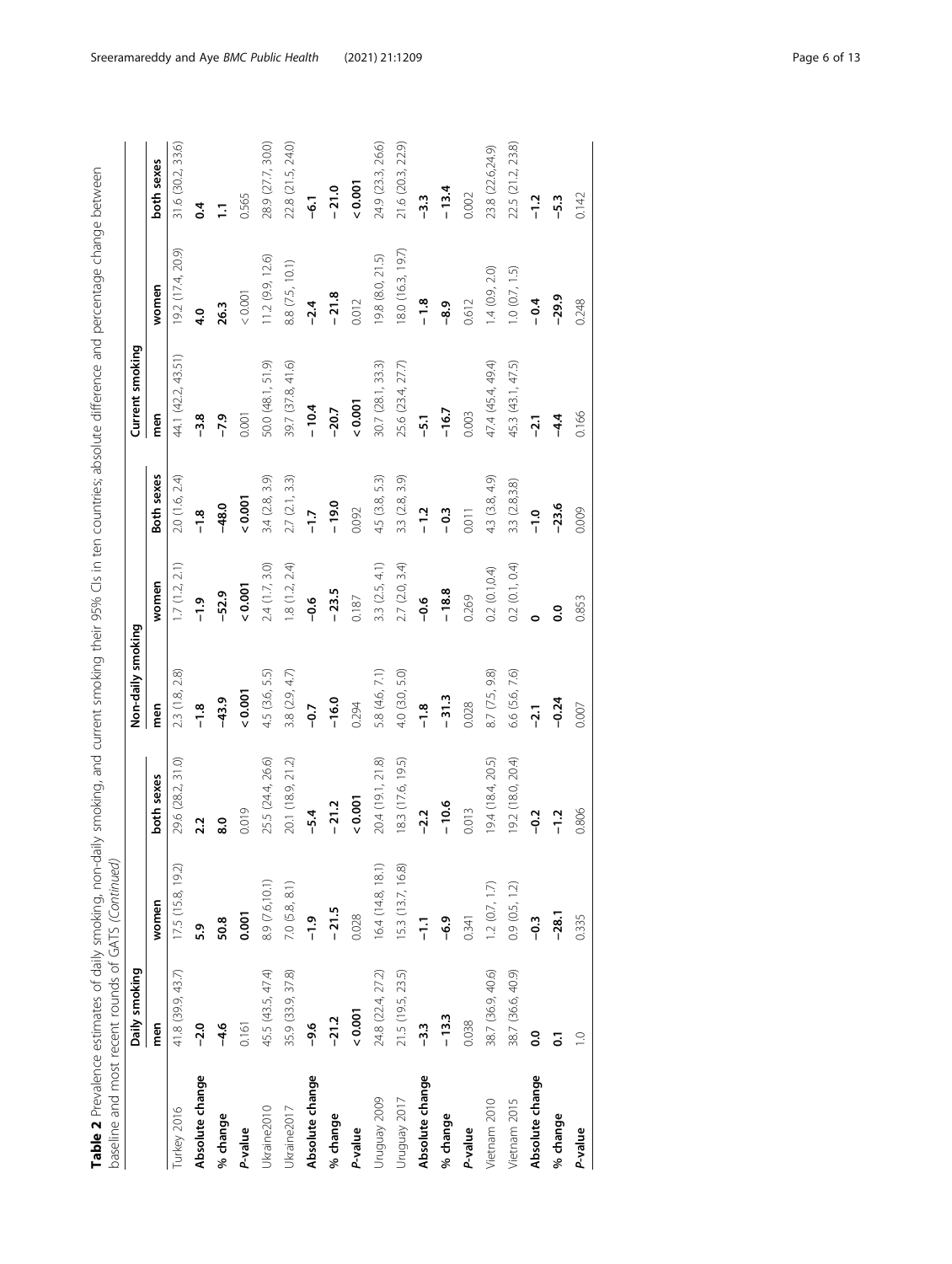<span id="page-6-0"></span>Table 3 Estimates of quit ratio, mean number of cigarettes smoked per day (CPD) in ten countries; absolute difference and percentage change between baseline and most recent GATS

|                  | Quit ratio |         |            |                   | Number of cigarettes smoked per day (CPD) |                   |
|------------------|------------|---------|------------|-------------------|-------------------------------------------|-------------------|
|                  | Men        | Women   | Both sexes | Men               | Women                                     | <b>Both sexes</b> |
| India 2009       | 0.145      | 0.158   | 0.146      | 10.7 (10.2, 11.1) | $8.2$ (6.6, 9.8)                          | 13.3 (12.2, 14.3) |
| India 2016       | 0.198      | 0.2     | 0.198      | 14.0 (12.8, 15.2) | $6.2$ $(5.1, 7.2)$                        | 10.4 (9.9, 10.8)  |
| Absolute change  | 0.053      | 0.042   | 0.052      | 3.3               | $-2.0$                                    | $-2.9$            |
| % change         | 36.6       | 26.6    | 35.6       | 31.4              | $-24.4$                                   | $-21.7$           |
| P-value          |            |         |            | < 0.001           | 0.040                                     | < 0.001           |
| Bangladesh 2009  | 0.1920     | 0.402   | 0.202      | 12.3 (11.8, 12.8) | 7.9(4.7, 11.1)                            | 12.2 (11.6, 12.7) |
| Bangladesh 2017  | 0.2290     | 0.602   | 0.240      | 11.5(10.8, 12.1)  | $7.6$ (5.1, 10.2)                         | 11.4(10.7, 12.1)  |
| Absolute change  | 0.04       | 0.20    | 0.04       | $-0.8$            | $-0.2$                                    | $-0.8$            |
| % change         | 19.2       | 49.0    | 18.8       | $-6.5$            | $-3.2$                                    | $-6.5$            |
| P-value          |            |         |            | 0.056             | 0.886                                     | 0.078             |
| China 2010       | 0.172      | 0.230   | 0.176      | 16.3 (15.8, 16.9) | 12.4 (11.2, 13.7)                         | 16.2 (15.6, 16.8) |
| China 2018       | 0.233      | 0.331   | 0.239      | 18.3 (17.7, 19.0) | 14.2 (12.3, 16.1)                         | 18.2 (17.6, 18.8) |
| Absolute change  | 0.061      | 0.10    | 0.06       | 2.0               | 1.7                                       | 2.0               |
| % change         | 35.4       | 43.9    | 26.3       | 12.2              | 14.0                                      | 11.0              |
| $P$ -value       |            |         |            | < 0.001           | 0.12                                      | < 0.001           |
| Mexico 2009      | 0.507      | 0.565   | 0.521      | $9.8$ (8.6, 11.1) | 8.4(6.1, 10.6)                            | $9.5$ (8.2, 10.7) |
| Mexico 2015      | 0.511      | 0.641   | 0.554      | 8.1(7.3, 8.9)     | 6.9(5.9, 7.8)                             | 7.8(7.2, 8.4)     |
| Absolute change  | 0.004      | 0.076   | 0.033      | $-1.7$            | $-1.5$                                    | $-1.7$            |
| % change         | 0.8        | 13.5    | 6.3        | $-17.6$           | $-17.6$                                   | $-17.6$           |
| P-value          |            |         |            | 0.025             | 0.228                                     | 0.016             |
| Philippines 2009 | 0.277      | 0.409   | 0.303      | 11.1(10.6, 11.7)  | $6.7$ $(5.9, 7.6)$                        | 10.4 (9.9, 10.9)  |
| Philippines 2015 | 0.247      | 0.379   | 0.268      | 11.2 (10.7, 11.8) | $8.2$ (6.5, 9.8)                          | 10.9 (10.4, 11.5) |
| Absolute change  | $-0.03$    | $-0.03$ | $-0.035$   | 0.1               | 1.47                                      | 0.48              |
| % change         | $-10.8$    | $-7.3$  | $-11.6$    | 0.90              | 21.9                                      | 4.60              |
| P-value          |            |         |            | 0.871             | 0.113                                     | 0.239             |
| Russia 2009      | 0.238      | 0.331   | 0.26       | 17.0 (16.4, 17.5) | 10.9 (9.9, 11.8)                          | 15.4 (14.8, 15.9) |
| Russia 2016      | 0.3        | 0.659   | 0.335      | 17.0 (16.4, 17.7) | 14.4 (12.9, 15.9)                         | 16.4 (15.7, 17.0) |
| Absolute change  | 0.062      | 3.28    | 0.075      | 0.1               | 3.5                                       | 1.0               |
| % change         | 26.1       | 99.1    | 28.9       | 0.4               | 32.4                                      | 6.8               |
| P-value          |            |         |            | 1.00              | < 0.001                                   | 0.021             |
| Turkey 2008      | 0.356      | 0.415   | 0.371      | 19.4 (18.8, 20.0) | 12.1 (11.2, 13.1)                         | 17.8 (17.2, 18.4) |
| Turkey 2016      | 0.182      | 0.165   | 0.177      | 19.2 (18.3, 20.2) | 20.2 (14.7, 25.8)                         | 19.5 (17.7, 21.4) |
| Absolute change  | $-0.174$   | $-0.25$ | $-0.194$   | $-0.2$            | 8.1                                       | 1.7               |
| % change         | $-48.9$    | $-60.2$ | $-52.3$    | $-0.9$            | 66.5                                      | 9.4               |
| P-value          |            |         |            | 0.727             | 0.005                                     | 0.087             |
| Ukraine 2010     | 0.335      | 0.449   | 0.355      | 17.2 (16.1, 17.8) | 11.1 (10.1, 12.0)                         | 16.0(15.5, 16.5)  |
| Ukraine 2017     | 0.402      | 0.454   | 0.412      | 18.2 (17.7, 18.7) | 12.6(11.7, 13.5)                          | 17.2 (16.7, 17.6) |
| Absolute change  | 0.067      | 0.005   | 0.057      | $1.0\,$           | 1.5                                       | 1.1               |
| % change         | 20.0       | $1.1$   | 16.1       | 6.1               | 13.9                                      | 7.1               |
| P-value          |            |         |            | 0.246             | 0.032                                     | 0.0005            |
| Uruguay 2009     | 0.497      | 0.488   | 0.493      | 16.8 (15.5, 18.1) | 12.5 (11.4, 13.5)                         | 15.0 (14.0, 15.9) |
| Uruguay 2017     | 0.571      | 0.549   | 0.561      | 16.7 (15.5, 17.9) | 13.3 (12.3,14.3)                          | 15.2 (14.4, 16.0) |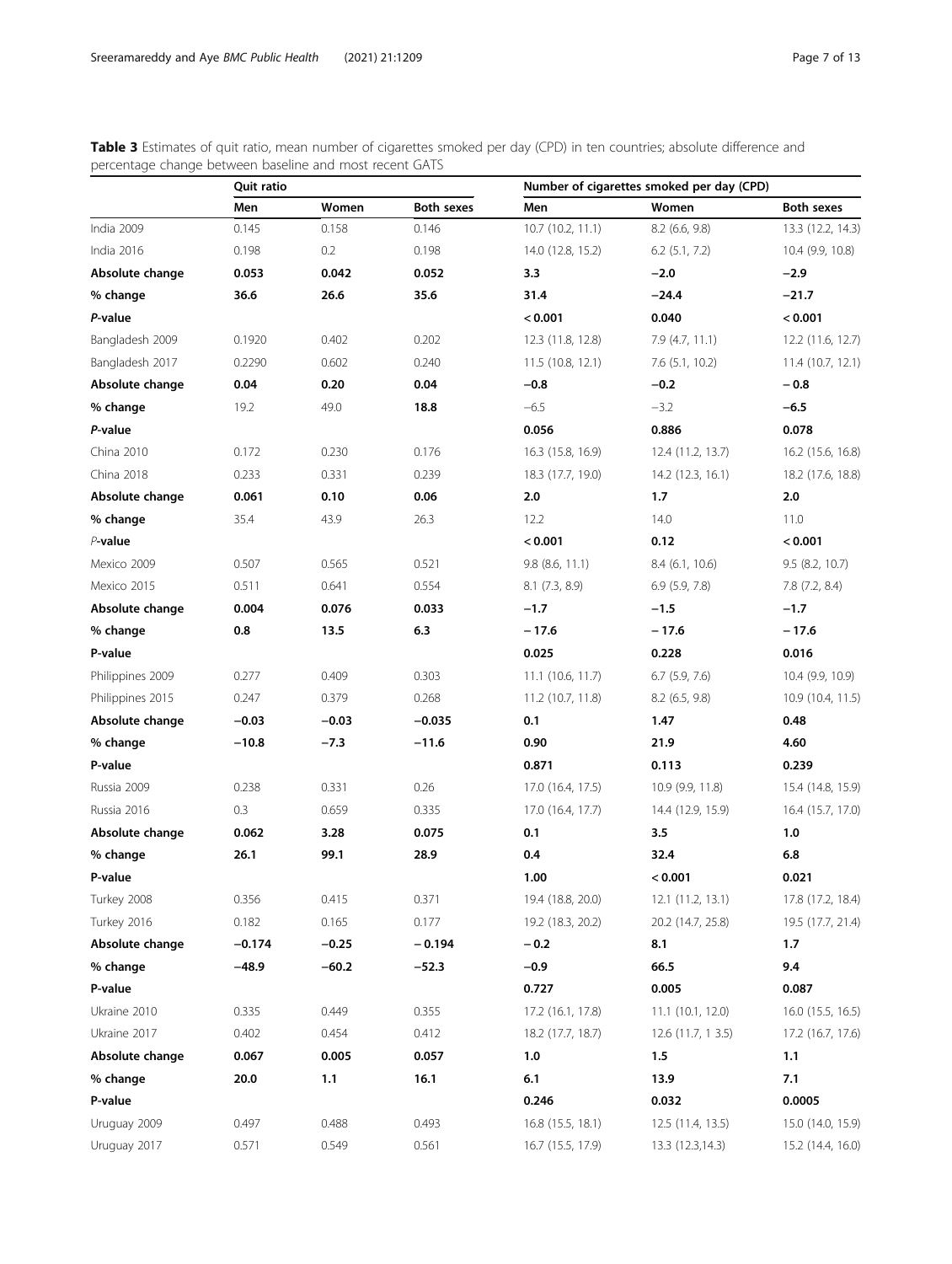|                 | <b>Ouit ratio</b> |       |                   |                   | Number of cigarettes smoked per day (CPD) |                   |
|-----------------|-------------------|-------|-------------------|-------------------|-------------------------------------------|-------------------|
|                 | Men               | Women | <b>Both sexes</b> | Men               | Women                                     | <b>Both sexes</b> |
| Absolute change | 0.074             | 0.061 | 0.068             | $-0.1$            | 0.8                                       | 0.2               |
| % change        | 14.9              | 12.5  | 13.8              | $-0.6$            | 6.5                                       | 1.5               |
| P-value         |                   |       |                   | 0.912             | .0.387                                    | 0.775             |
| Vietnam 2010    | 0.305             | 0.44  | 0.311             | 14.6 (13.7, 15.4) | $10.0$ $(8.1, 11.9)$                      | 14.4 (13.6, 15.2) |
| Vietnam 2015    | 0.326             | 0.448 | 0.331             | 15.2 (14.6, 15.7) | 11.5 (8.8, 14.2)                          | 15.1 (14.4, 15.6) |
| Absolute change | 0.021             | 0.008 | 0.02              | 0.6               | 1.5                                       | 0.6               |
| % change        | 6.9               | 1.8   | 6.4               | 4.0               | 15.2                                      | 4.5               |
| P-value         |                   |       |                   | 0.442             | 0.027                                     | 0.175             |

Table 3 Estimates of quit ratio, mean number of cigarettes smoked per day (CPD) in ten countries; absolute difference and percentage change between baseline and most recent GATS (Continued)

In four countries namely Bangladesh, China, Russia, and Ukraine about a third of all smokers were hardcore smokers (HCS) at the baseline. However, the highest percentage decline in prevalence of HCS among smokers (HCSs%) was seen in only Bangladesh (55.2%) and China (55.1%) while in Russia HCSs% remained nearly the same; in Ukraine HCSs% increased by 14.7%. In all countries except Mexico, Philippines, Uruguay and Vietnam, the change in HCSs% was statistically significant. In Bangladesh and China, despite low QR at the baseline survey, the QR had increased by 18.8 and 26.3% respectively. In India and Philippines, HCSs% was about 20% and in both countries HCSs% decreased by 15%. However, there was a significant increase of 66% in HCSs% from 20 to 33.1% in Turkey and 32.6% increase in Vietnam (20.9 to 27.7%). In Mexico, the HCSs% was rather low at 4.0% and nearly remained the same  $(Table 4)$  $(Table 4)$ .

Sex-wise the declines in HCSs% was much higher among women than men in both Bangladesh and China, while in Turkey and Vietnam HCSs% increase was marginally higher among women than men. However, the change in HCSs% was statistically significant in only China, Russia, and Turkey for women. (Table [3](#page-6-0)). Overall prevalence of HCSp% in the entire surveyed population was higher among men than women in most countries. Overall prevalence of HCSp% among men in both surveys was higher than 15 in Russia and Ukraine and notably in both these countries the prevalence had decreased significantly in Russia but not in Ukraine. In all other countries HCSp% decreased and percentage decline was generally higher among women than men (Table [3](#page-6-0)). HCSp% in both sexes significantly declined in India, Bangladesh, and Philippines. However, among men in Turkey and Vietnam the HCSp% significantly increased by 56% (9.2 to 14.4) and 27% (9.9 to 12.5) respectively. Notably in turkey HCSp% significantly increased among women as well (Table [4\)](#page-8-0).

The prevalence of HCS in the entire surveyed population (HCSp%) varied across the 10 countries and also according to sex in the first surveys. Overall, HCSp% was higher in Russia (13.0), and Ukraine (8.9) than in other countries; however, sex-wise more countries namely Russia (23.8), Ukraine (16.7), Philippines (10.6), Vietnam (9.9) and Turkey (9.2) had high HCSp% among men than women. Overall, HCSp% decreased (8.5 to 42%) significantly except Ukraine and Uruguay. However, HCSp% increased significantly in Turkey (79%), China (43%) and Vietnam (25.8%) (Table [4](#page-8-0)).

In all surveys in 10 countries bivariate comparisons between prevalence of current smoking and prevalence of HCS entire population (HCSp%) showed moderate to strong positive correlation in both sexes ( $r = 0.853$ ,  $p <$ 0.001), among men ( $r = 0.752$ ,  $p < 0.001$ ) and women  $(r = 0.816, p < 0.001)$ . However, correlation between prevalence of current smoking and prevalence of HCS among current smokers (HCSs%) showed a moderate and significant positive correlation in both sexes  $(r =$ 0.677,  $p = 0.0011$ ) and men  $(r = 0.712, p = 0.0004)$  but not among women  $(r = 0.070, p = 0.772)$  (data not shown).

Correlation between the relative change in prevalence of current smoking and prevalence of HCS in the entire sample (HCSp%) showed there was a positive and strong linear correlation ( $r = 0.62 \& p = 0.053$ ,  $r = 0.709 \& p = 0.053$ 0.021,  $r = 0.903$  &  $p = 0.003$ ) among both sexes, men as well as women, respectively. Similarly, comparison of percentage change in current smoking and prevalence of HCS among current smokers (HCSs%) was weakly correlated in both sexes as well as men and women  $(r =$ 0.0.31–0.50,  $p > 0.05$ ). In most countries barring some exceptions namely Mexico, Turkey, and Vietnam, both HCSs% and HCSp% decreased with decline in smoking prevalence (Fig. [1\)](#page-3-0).

Table [5](#page-9-0) shows that among the seven tobacco smoking indicators DS, NDS, CS, QR and CPD were not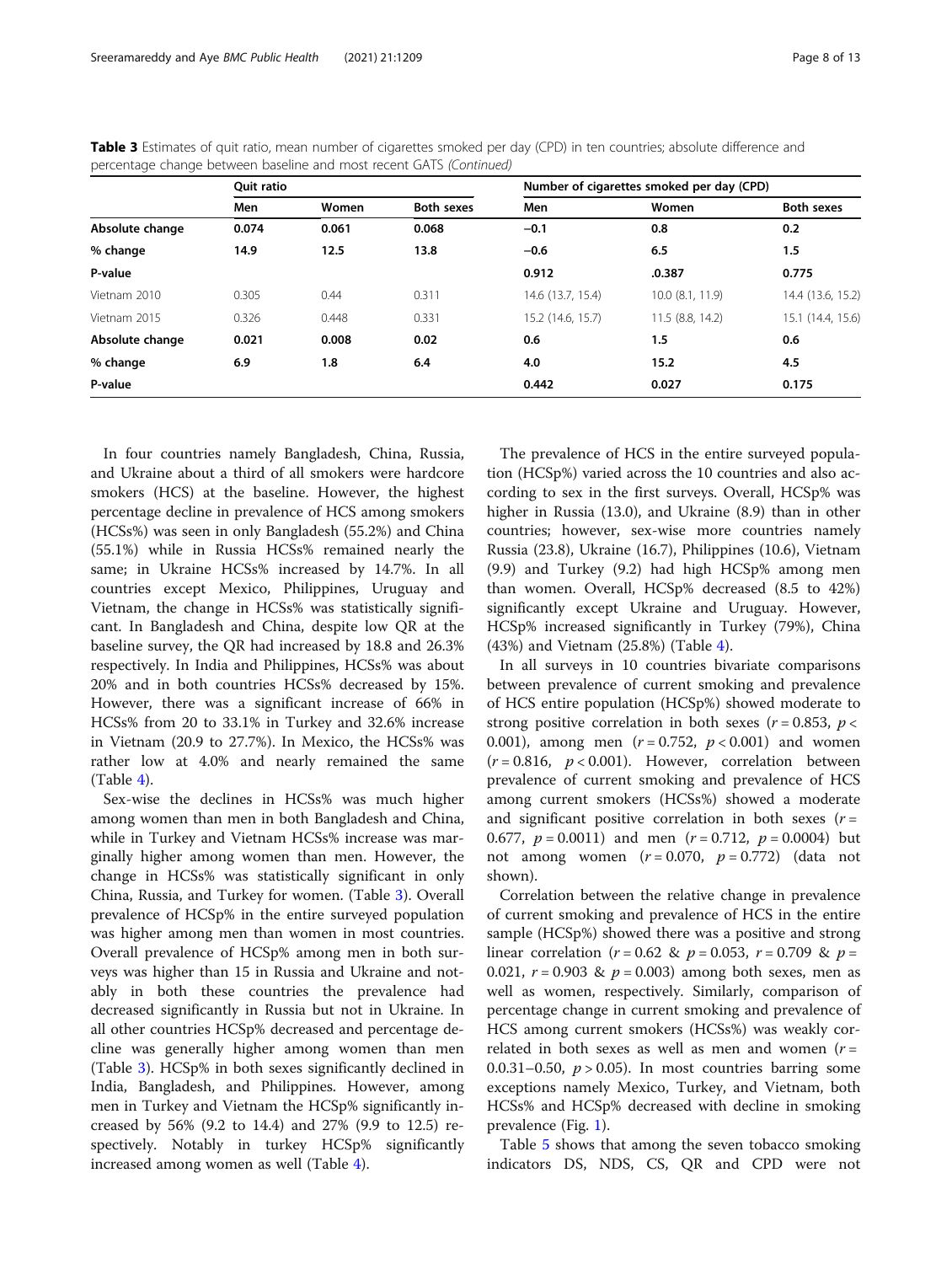|                  |                    | HCS among current smokers (HCSs%) |                    |                    | HCS in the entire survey population (HCSp%) |                      |
|------------------|--------------------|-----------------------------------|--------------------|--------------------|---------------------------------------------|----------------------|
|                  | Men                | Women                             | <b>Both sexes</b>  | Men                | Women                                       | <b>Both sexes</b>    |
| India 2009       | 18.4 (16.8, 20.0)  | 10.4 (7.2, 13.5)                  | 18.0 (16.1, 19.0)  | 4.5(4.0, 4.9)      | $0.3$ $(0.2, 0.4)$                          | $2.5$ (2.2, 2.7)     |
| India 2016       | 15.8 (14.3, 17.3)  | 8.8 (5.4, 12.2)                   | 15.2 (13.8, 16.5)  | 3.0(2.7, 3.28)     | $0.2$ $(0.1, 0.2)$                          | $1.6$ $(1.5, 1.8)$   |
| Absolute change  | $-2.6$             | $-1.6$                            | $-2.8$             | $-1.46$            | $-0.2$                                      | $-0.8$               |
| % change         | $-14.3$            | $-15.0$                           | $-15.6$            | $-32.7$            | $-45.2$                                     | $-34.2$              |
| P-value          | 0.020              | 0.50                              | 0.006              | < 0.001            | 0.079                                       | < 0.001              |
| Bangladesh 2009  | 16.7 (14.1, 19.3)  | 15.0 (1.5, 28.5)                  | 32.2 (31.1, 33.3)  | 7.5(6.2, 8.7)      | $0.2$ $(0.1, 0.5)$                          | $3.8$ $(3.4, 4.3)$   |
| Bangladesh 2017  | 14.5 (11.9, 17.0)  | 11.8(1.3, 22.2)                   | 14.4 (11.9, 16.9)  | $4.8$ $(3.9, 5.6)$ | $0.1$ $(0.1, 0.2)$                          | $2.4$ $(2.0, 2.8)$   |
| Absolute change  | $-2.2$             | $-3.2$                            | $-17.8$            | $-2.7$             | $-0.2$                                      | $-1.5$               |
| % change         | $-13.1$            | $-21.3$                           | $-55.2$            | $-35.8$            | $-65.2$                                     | $-37.9$              |
| P-value          | 0.242              | 0.713                             | < 0.001            | 0.001              | 0.153                                       | < 0.001              |
| China 2010       | 32.3 (31.1, 33.3)  | 30.9 (27.1, 34.8)                 | 35.5 (34.5, 36.5)  | 5.1(4.4, 5.9)      | $0.1$ $(0.1, 0.2)$                          | $2.7$ $(2.3, 3.0)$   |
| China 2018       | 23.1 (20.1, 25.4)  | 17.6 (10.5, 24.7)                 | 22.9 (20.6, 25.1)  | 10.2(9.1, 11.3)    | $0.3$ $(0.1, 0.4)$                          | 5.3(4.7, 5.9)        |
| Absolute change  | $-9.2$             | $-13.3$                           | $-12.6$            | 5.1                | 0.2                                         | 4.0                  |
| % change         | $-28.5$            | $-43.0$                           | $-55.1$            | 100                | 125                                         | 42.9                 |
| P-value          | < 0.001            | 0.001                             | < 0.001            | < 0.001            | < 0.001                                     | < 0.001              |
| Mexico 2009      | $4.6$ $(3.1, 6.1)$ | $2.8$ (0.6, 4.9)                  | $4.1$ $(2.9, 5.4)$ | $1.2$ (0.8, 1.5)   | $0.2$ $(0.1, 0.4)$                          | $0.7$ (0.45, 0.87)   |
| Mexico 2015      | 5.1 (3.4, 6.76)    | 2.7(1.1, 4.2)                     | $4.4$ $(3.2, 5.7)$ | $1.3$ (0.8, 1.7)   | $0.2$ (0.01-0.3)                            | $0.7$ $(0.51, 0.94)$ |
| Absolute change  | 0.5                | $-0.1$                            | 0.3                | 0.13               | 0                                           | 0.1                  |
| % change         | 9.7                | $-3.3$                            | 7.2                | 11.3               | 0                                           | 10.6                 |
| P-value          | 0.663              | 0.941                             | 0.739              | 0.621              | 1.0                                         | 1.0                  |
| Philippines 2009 | 22.0 (19.7, 24.4)  | 8.2 (5.0, 11.4)                   | 19.8 (17.7, 21.9)  | 10.6 (9.4, 11.8)   | $0.7$ $(0.4, 1.0)$                          | $5.6$ (4.9, 6.3)     |
| Philippines 2015 | 18.0 (15.8, 20.2)  | 8.4 (4.6, 12.1)                   | 16.9 (14.9, 19.0)  | 7.3(6.3, 8.2)      | $0.4$ $(0.2, 0.6)$                          | 3.8(3.3, 4.4)        |
| Absolute change  | $-4.0$             | 0.2                               | $-2.9$             | $-3.3$             | $-0.3$                                      | $-1.8$               |
| % change         | $-18.2$            | 2.0                               | $-14.5$            | $-31.2$            | $-41.9$                                     | $-31.4$              |
| P-value          | 0.015              | 0.707                             | 0.052              | < 0.001            | 0.14                                        | < 0.001              |
| Russia 2009      | 39.5 (36.9, 42.1)  | 18.4 (15.1, 21.8)                 | 33.1 (30.9, 35.3)  | 23.8 (22.2, 25.4)  | $4.0$ $(3.2, 4.8)$                          | 13.0 (12.0, 13.9)    |
| Russia 2016      | 37.6 (34.8, 40.5)  | 24.9 (20.9, 29.0)                 | 34.3 (31.7, 36.9)  | 18.6 (17.0, 20.3)  | $3.6$ $(2.9, 4.3)$                          | 10.4 (9.5, 11.4)     |
| Absolute change  | $-1.9$             | 6.5                               | 1.2                | $-5.2$             | $-0.4$                                      | $-2.6$               |
| % change         | $-4.7$             | 35.3                              | 3.7                | $-21.7$            | $-10$                                       | - 19.7               |
| P-value          | 0.334              | 0.015                             | 0.489              | < 0.001            | 0.46                                        | 0.001                |
| Turkey 2008      | 21.0 (18.7, 23.4)  | 16.1 (11.9, 20.2)                 | 20.0 (17.8, 22.1)  | $9.2$ (8.1, 10.4)  | 1.9(1.3, 2.4)                               | $5.5$ (4.8, 6.1)     |
| Turkey 2016      | 34.4 (31.5, 37.3)  | 30.1 (25.6, 34.5)                 | 33.1 (30.5, 30.8)  | 14.4 (13.0, 15.8)  | 5.3(4.4, 6.2)                               | 9.8 (8.9, 10.1)      |
| Absolute change  | 13.4               | 14.0                              | 13.2               | 5.6                | 3.4                                         | 4.3                  |
| % change         | 63.6               | 87.1                              | 66.0               | 55.9               | 183.3                                       | 79                   |
| P-value          | < 0.001            | < 0.001                           | < 0.001            | < 0.001            | < 0.001                                     | < 0.001              |
| Ukraine 2010     | 33.3 (30.8, 35.8)  | 21.2 (15.7, 26.7)                 | 30.7 (28.5, 32.9)  | 16.7 (15.2, 18.1)  | 2.4(1.7, 3.1)                               | 8.9 (8.1, 9.6)       |
| Ukraine 2017     | 39.5 (36.2, 42.8)  | 19.2 (13.5, 24.8)                 | 35.2 (32.3, 38.1)  | 15.7 (14.1, 17.7)  | 1.7(1.1, 2.3)                               | 8.0(7.3, 8.8)        |
| Absolute change  | 6.2                | $-2.1$                            | 4.5                | $-1$               | $-0.7$                                      | $-0.8$               |
| % change         | 18.7               | $-9.8$                            | 14.7               | $-5.9$             | $-30.1$                                     | $-9.5$               |
| P-value          | 0.003              | 0.619                             | 0.015              | 0.396              | 0.614                                       | 0.096                |
| Uruguay 2009     | 17.6 (13.5, 21.7)  | 14.1 (9.6, 18.4)                  | 16.1 (13.0, 19.1)  | $4.4$ (3.2, 5.5)   | 2.3(1.5, 3.1)                               | $3.3$ $(2.6, 3.9)$   |
| Uruguay 2017     | 17.7 (13.6, 21.7)  | 15.9 (12.4, 19.4)                 | 16.9 (13.9, 19.8)  | $3.7$ $(2.8, 4.5)$ | $2.4$ (1.8, 3.0)                            | $3.0$ (2.5, 3.5)     |

<span id="page-8-0"></span>Table 4 Prevalence estimates of HCS among current smokers and entire survey population, their 95% CIs in ten countries; absolute difference and percentage change between baseline and most recent GATS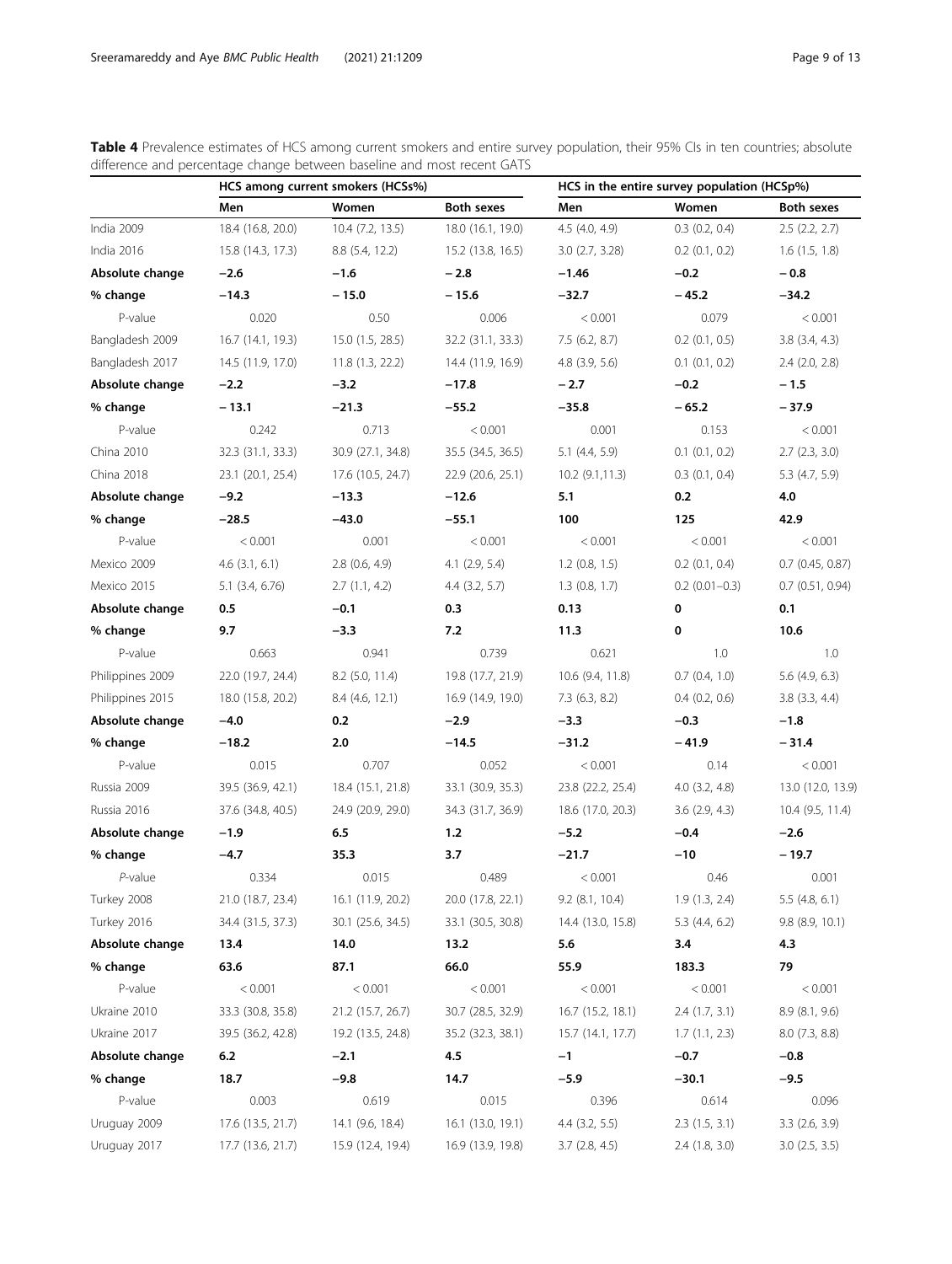|                 |                   | HCS among current smokers (HCSs%) |                   |                   | HCS in the entire survey population (HCSp%) |                   |
|-----------------|-------------------|-----------------------------------|-------------------|-------------------|---------------------------------------------|-------------------|
|                 | Men               | Women                             | <b>Both sexes</b> | Men               | Women                                       | <b>Both sexes</b> |
| Absolute change | 0.1               | 1.8                               | 0.8               | $-0.7$            | 0.1                                         | $-0.3$            |
| % change        | 0.5               | 12.6                              | 5.0               | $-15.8$           | 3.9                                         | $-8.5$            |
| P-value         | 0.928             | 0.056                             | 0.289             | 0.337             | 0.803                                       | 0.473             |
| Vietnam 2010    | 20.8 (18.8, 22.9) | 21.8 (14.0, 29.6)                 | 20.9 (18.8, 22.9) | 9.9(8.8, 11.0)    | $0.3$ $(0.2, 0.5)$                          | 4.9(4.4, 5.5)     |
| Vietnam 2015    | 27.7 (25.3, 30.0) | 28.3 (14.0, 42.6)                 | 27.7 (25.4, 30.0) | 12.5 (11.3, 13.8) | $0.3$ $(0.1, 0.5)$                          | $6.2$ (5.6, 6.9)  |
| Absolute change | 6.8               | 6.5                               | 6.8               | 2.7               | $-0.1$                                      | 1.3               |
| % change        | 32.7              | 29.8                              | 32.6              | 26.9              | $-3.1$                                      | 25.8              |
| P-value         | < 0.001           | 0.434                             | 0 < 0.001         | 0.002             | 0.937                                       | 0.002             |

<span id="page-9-0"></span>Table 4 Prevalence estimates of HCS among current smokers and entire survey population, their 95% CIs in ten countries; absolute difference and percentage change between baseline and most recent GATS (Continued)

significantly correlated with MPOWER scores among either sexes or both sexes combined. Most of the correlations were either weak or there was no correlation. Among women HCSs%  $(r = 0.804, p = 0.005)$  was moderately and significantly correlated with MPOWER score. QR was negatively correlated among women  $(r = -0.60,$  $p = 0.056$ ) as well as men (r = -0.472, p = 0.168) with MPOWER scores but was not statistically significant. Among both sexes combined only HCSs% was moderately correlated with MPOWER score but was not statistically significant ( $r = 0.632$ ,  $p = 0.05$ ) whereas HCSp% was moderately correlated and was statistically significant  $(r = 0.644, p = 0.044)$ .

#### **Discussion**

We studied the changes in smoking behaviours using data from two sequential surveys in 10 GATS countries where the hardening hypothesis has not yet been tested due to the lack of serial cross-sectional survey data. In Turkey and Vietnam, HCSs% had increased with a marginal decrease in smoking rates between two surveys suggestive of 'hardening'. With this exception, ecologically the change in smoking prevalence and change in HCS between two surveys was positively correlated. A positive correlation of smoking rates with HCS in all 10

GATS countries is also an evidence against "hardening". MPOWER scores were also significantly correlated with changes in HCS specifically among women. Our results are supported by studies based on survey data in European countries [\[22](#page-12-0), [23\]](#page-12-0) and serial survey data in Australia [[13](#page-11-0)].

In most countries smoking prevalence had decreased while QR had increased in eight of the 10 countries. However, CPD decreased in three countries only while it increased in other countries. In Bangladesh, Philippines, and India DS, NDS as well as HCSs% had declined. Mexico fared the best among the 10 countries with the lowest DS, QR, HCSs%, as well as CPD but had the highest NDS prevalence (8.8%). In Turkey, the indicators worsened between 2008 and 2016, as the overall DS, CPD and HCSs% increased which was mainly due to increased rates among Turkish women.

The finding of a decline in DS prevalence is supported by previous reports based on GATS and most countries are on track towards the target of 30% reduction in tobacco use by 2030 [[24\]](#page-12-0). However, the authors presented prevalence of overall tobacco use only rather than detailed smoking behaviours which would help better understand the drivers of change in prevalence of tobacco use. Declining prevalence of DS and NDS may be

Table 5 Spearman's rank correlation test between MPOWER score and percentage change in tobacco smoking behaviours in 10 GATS countries (aggregate data)

|                                                 | Men         |         | Women       |         | <b>Both sexes</b> |         |
|-------------------------------------------------|-------------|---------|-------------|---------|-------------------|---------|
|                                                 | coefficient | p-value | coefficient | p-value | coefficient       | p-value |
| Daily smoking                                   | $-0.239$    | 0.506   | 0.387       | 0.270   | 0.104             | 0.774   |
| Non-daily smoking                               | $-0.374$    | 0.287   | $-0.509$    | 0.133   | $-0.534$          | 0.112   |
| <b>Current smoking</b>                          | $-0.129$    | 0.723   | 0.325       | 0.359   | 0.068             | 0.853   |
| <b>Ouit ratio</b>                               | $-0.472$    | 0.168   | $-0.620$    | 0.056   | $-0.571$          | 0.085   |
| Prevalence of HCS among current smokers (HCSs%) | 0.534       | 0.112   | 0.804       | 0.005   | 0.644             | 0.044   |
| Cigarettes per day                              | $-0.153$    | 0.672   | 0.546       | 0.103   | 0.264             | 0.461   |
| Prevalence of HCS entire sample (HCSp%)         | 0.055       | 0.880   | 0.288       | 0.419   | 0.632             | 0.050   |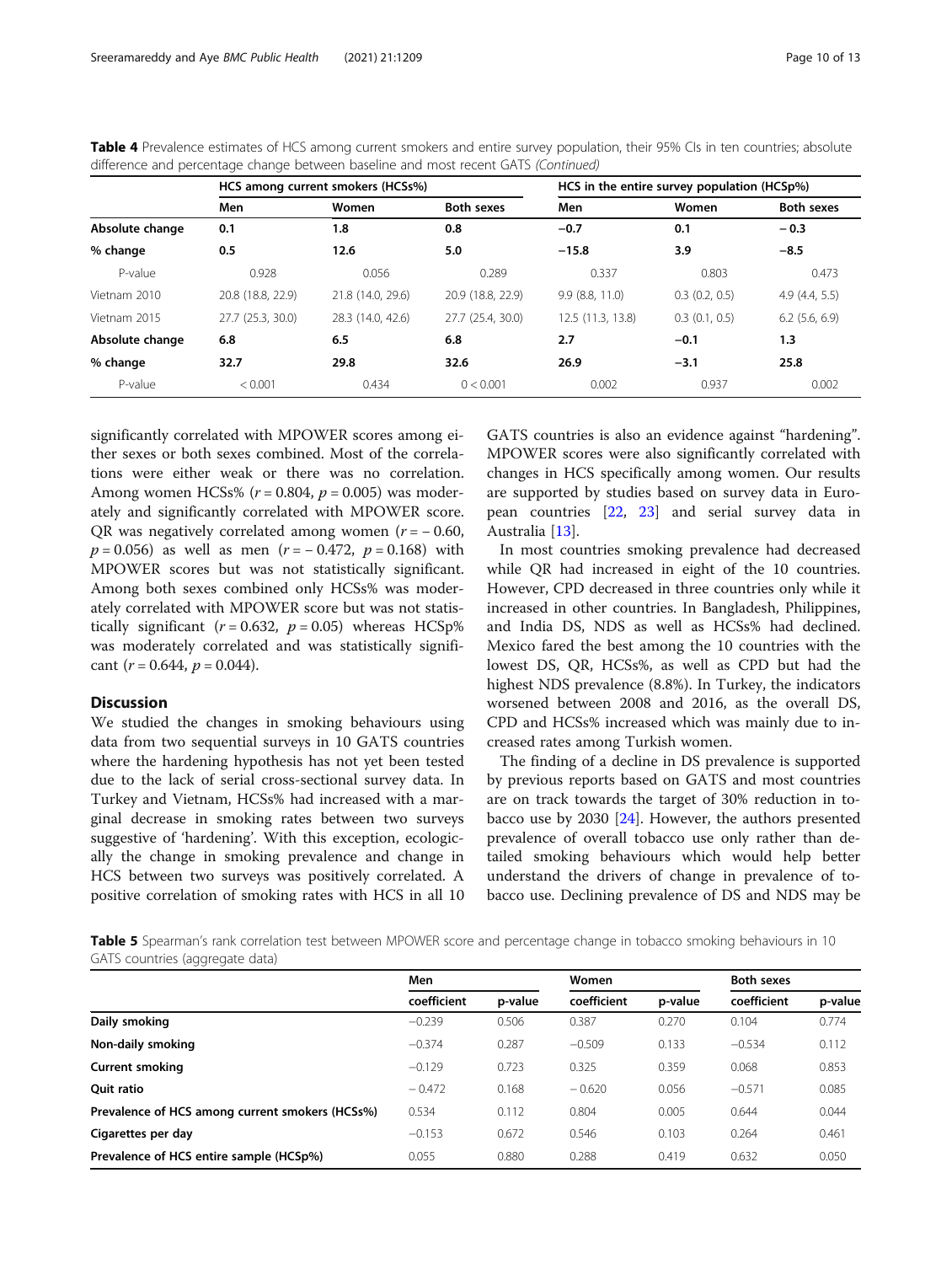attributed to the commitment shown by governments in these countries by ratification of Framework Convention on Tobacco Control [[25](#page-12-0)] and rolling out evidence informed MPOWER tobacco control policies [[26](#page-12-0)]. Contrary to 'hardening hypothesis', our analyses suggests that in two countries where DS prevalence had declined, HCSs% also decreased while NDS prevalence had decreased in 9/10 countries. Increasing QR in 8/10 countries supports our finding of decreased prevalence of DS and NDS. However, since GATS countries do not have serial surveys about smoking, to test 'hardening', we only assessed change in tobacco use behaviours between two sequential surveys. Though not a robust method to test 'hardening' hypothesis our analyses at least revealed that 'hardening' is unlikely to be occurring in the 10 GATS countries we analysed. An analysis of serial surveys in Victoria, Australia between 2011 and 2016 has showed that not only smoking prevalence but even the indicators of hardening had declined over the same period [\[13](#page-11-0)]. Ecologically, a positive correlation between relative changes in CS and HCSs% and HCSp% further provides weak evidence against 'hardening.' Although statistically not significant among men, correlation was moderate among both sexes. Our results imply that any decline in smoking prevalence would also result in a decrease in HCS rather than an increase in HCS as proposed by 'hardening theory'.

How the ten GATS countries are faring towards achieving the WHO NCD target is interesting as the smoking patterns had changed favourably in a few countries only. Globally, tobacco control interventions are guided by the World Health Organization's (WHO) Framework Convention on Tobacco Control (FCTC) and all these countries are signatories of the FCTC and are thus committed to a strong tobacco control policy [[27\]](#page-12-0). The MPOWER interventions are at least expected to reduce the CPD, if not reduce the prevalence of smoking. However, our results are discouraging since CPD had decreased in three countries only i.e., India, Bangladesh, and Mexico. Despite countries having rolled out pictorial warnings on cigarette packs in addition to other interventions [[28](#page-12-0)] CPD was higher than 15 in Russia, Ukraine, Turkey, Uruguay, China, and Vietnam. Mexico being one of the first countries to ratify FCTC, has shown very strong commitment to tobacco control policy implementation hence the decrease in DS prevalence [\[29](#page-12-0)] Nevertheless, NDS has increased in Mexico, perhaps as result of recreational smoking or daily smokers who have cut down on CPD or changed to non-daily smoking behaviour. India too has implemented tobacco control policies mostly centred around smoke-free policies but is lacking in cessation assistance and product regulations. We note that even though prevalence of DS and NDS marginally declined, QR was still very low despite its improvement (35% increase). An exception to the decline in smoking prevalence was Turkey where DS, HCSs%, CPD had increased overall after 2012. QR had fallen by about 50% and these changes were driven mainly by increasing smoking prevalence in mostly young women. Turkey indeed was hailed for its success in bringing down smoking prevalence in 2012 by its strong smoke-free policies and increased taxation [\[30](#page-12-0)]. A steep increase in CPD among women, increased HCSs% and decreased NDS prevalence and QR from 2012 suggest that the existing pool of smokers may have perhaps "hardened" coinciding with increased DS. As 'hardening' is related to CPD those who smoked more sticks would have higher dependence.

In Mexico, the pattern of change in smoking behaviour was in contrast to what has occurred in Turkey. Despite the stagnation of DS prevalence, NDS prevalence was higher than DS. In Mexico, QR was highest among the ten countries and had also increased, while CPD was low and had decreased. MPOWER scores of 29 in Turkey and 20 in Mexico are contradictory to these changes and suggests that Mexico had better implementation and enforcement of MPOWER strategies. MPOWER scores moderately correlated with percentage change in NDS and CPD though it was not statistically significant. India too had very remarkable decrease in not just smoking but all forms of tobacco use as we found that HCSs% and CPD had decreased as well. Positive correlation of MPOWER with HCS however, suggested that tobacco control policies possibly had an impact on reducing dependence. The changes were very much attributable to the tobacco control policies implemented in the country for over a decade [[31](#page-12-0)]. Our results support the empirical evidence on effect of MPOWER on reduction of smoking prevalence [\[20,](#page-12-0) [21\]](#page-12-0).

Our results have suggested that hardening does not seem to be occurring in all ten countries even though, we could not test 'hardening hypothesis' due to nonavailability of serial survey data. Only in Turkey and Vietnam, HCSs% had increased with decreased DS prevalence. Our analyses revealed some important changes in smoking behaviours such as change in QR, and CPD indicating the impact of MPOWER strategies. In Mexico, the persistence of NDS is not only indicative of the success of tobacco control policies but also highlights the need for a changed approach to target NDS for utilisation of cessation services. Indicators such as HCSs% and CPD are suggestive of the level of dependence among the current smokers and are potentially helpful in planning cessation services. Thus, GATS survey is an important source of data for monitoring tobacco use behaviours and it is critical to implement GATS in more LMICSs at regular intervals to monitor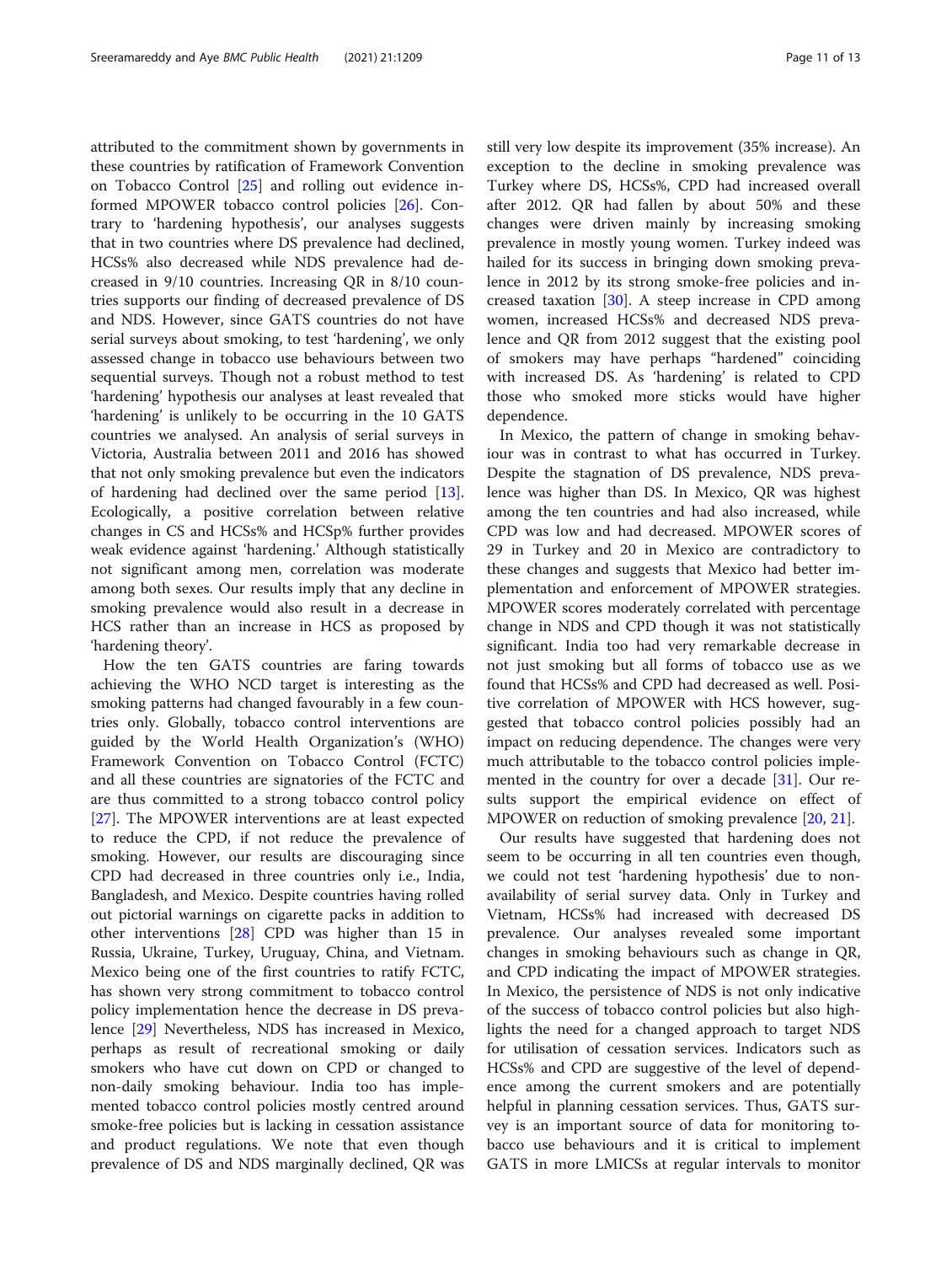<span id="page-11-0"></span>progress towards health-related target of SDG (one third premature mortality from non-communicable diseases) [[32\]](#page-12-0) as well as WHO target (30% decline in prevalence of tobacco use) to be achieved by 2030 [[33\]](#page-12-0). Changes in smoking behaviours showed heterogenous patterns in terms of tobacco use, and quitting behaviours across the countries and sex-wise.

Our findings must be carefully interpreted in the light of inherent limitations of design and availability of survey data. Self-reports about smoking behaviours are subject to reporting, recall and social desirability bias as detailed in our previous reports on GATS data [[15\]](#page-12-0). Further information about number of cigarettes is likely to be under reported and inaccurate as smokers tend to round off to five,10 etc. (known as 'heaping') and do not report exact number of sticks smoked during the previous 24 h [[34\]](#page-12-0). We examined a change in ten countries having data from at least five years intervals and the most recent survey done was during 2015 or later. Nevertheless, the implementation of tobacco control measures takes a longer time to bring about desired change; thus, attributing the changes to the tobacco control policies is difficult [[35\]](#page-12-0). The MPOWER score we used in exploratory analyses does not measure actual enforcement and our ecological analyses lacked statistical power as only ten countries were analysed.

### Conclusion

A positive and strong correlation between decline in prevalence of smoking and hardcore smoking. Suggests that hardening does not seem to be occurring. Tobacco control strategies seems to have reduced not only smoking prevalence but also hardcore smoking particularly among women. Continued monitoring of hardcore smoking behaviours is needed to inform appropriate strategies for improved tobacco control, and achievement of the SDG and WHO target by 2030 as a measure of success of MPOWER strategies.

#### Abbreviations

DS: Daily smoker; NDS: Non-daily smoker; CS: Current smoker; HCS: Hardcore smoker; HCSs%: Prevalence of HCS among current smokers; HCSp%: Prevalence of HCS in overall population; QR: Quit ratio

#### Acknowledgments

The authors thank the Centre for Disease Control for making the datasets of Global Adult Tobacco Survey freely available that enabled us to prepare this manuscript.

#### Authors' contributions

CTS conceptualised the paper, performed the data analysis, wrote the first draft of the manuscript. SNA prepared the draft results section, and tables and revised the draft manuscript Both authors read and approved the final manuscript.

#### Funding

No funding was received to write this report.

#### Availability of data and materials

The datasets generated and/or analysed during the current study are available in the Global Tobacco Surveillance System (GTSS) repository. <https://www.cdc.gov/tobacco/global/gtss/gtssdata/index.html>

#### **Declarations**

#### Ethics approval and consent to participate

All the Global Adult Tobacco Surveys were approved by ethical boards of surveys countries and CDC, Atlanta. The data used for this manuscript are available in the public domain are de-identified. Therefore, a separate ethical approval was not required for this manuscript preparation.

#### Consent for publication

Not applicable.

#### Competing interests

The corresponding and first author chandrashekhar T Sreeramareddy is an editorial board member of BMC public health. Saint Nway Aye has no competing interests to declare.

#### Author details

<sup>1</sup>Department of Community Medicine, International Medical University, Bukit Jalil, Kuala Lumpur, Malaysia. <sup>2</sup>Department of Pathology, International Medical University, Bukit Jalil, Kuala Lumpur, Malaysia.

#### Received: 23 April 2021 Accepted: 1 June 2021 Published online: 24 June 2021

#### References

- 1. Difranza JR. Hard-core smokers. JAMA. 1989;261(18):2634.
- 2. Darville A, Hahn EJ. Hardcore smokers: what do we know? Addict Behav. 2014;39(12):1706–12. [https://doi.org/10.1016/j.addbeh.2014.07.020.](https://doi.org/10.1016/j.addbeh.2014.07.020)
- 3. Docherty G, McNeill A. The hardening hypothesis: does it matter? Tob Control. 2012;21(2):267–8.
- 4. Warner KE, Burns DM. Hardening and the hard-core smoker: concepts, evidence, and implications. Nicotine Tob Res. 2003;5(1):37–48. [https://doi.](https://doi.org/10.1080/1462220021000060428) [org/10.1080/1462220021000060428.](https://doi.org/10.1080/1462220021000060428)
- 5. Buchanan T, Magee CA, V See H, Kelly PJ. Tobacco harm reduction: are smokers becoming more hardcore? J Public Health Policy. 2020;41(3):286-302. <https://doi.org/10.1057/s41271-020-00226-1>.
- 6. Docherty G, McNeill A, Gartner C, Szatkowski L. Did hardening occur among smokers in England from 2000 to 2010? Addiction. 2014 Jan;109(1):147–54. <https://doi.org/10.1111/add.12359>.
- 7. Fagerström K, Furberg H. A comparison of the Fagerström test for nicotine dependence and smoking prevalence across countries. Addiction. 2008 May;103(5):841–5. <https://doi.org/10.1111/j.1360-0443.2008.02190.x>.
- 8. Irvin JE, Hendricks PS, Brandon TH. The increasing recalcitrance of smokers in clinical trials II: pharmacotherapy trials. Nicotine Tob Res. 2003 Feb;5(1): 27–35. <https://doi.org/10.1080/1462220031000070534>.
- Cohen JE, McDonald PW, Selby P. Softening up on the hardening hypothesis. Tob Control. 2012;21(2):265–6. [https://doi.org/10.1136/toba](https://doi.org/10.1136/tobaccocontrol-2011-050381) [ccocontrol-2011-050381](https://doi.org/10.1136/tobaccocontrol-2011-050381).
- 10. Kulik MC, Glantz SA. The smoking population in the USA and EU is softening not hardening. Tob Control. 2016 Jul;25(4):470–5. [https://doi.org/1](https://doi.org/10.1136/tobaccocontrol-2015-052329) [0.1136/tobaccocontrol-2015-052329.](https://doi.org/10.1136/tobaccocontrol-2015-052329)
- 11. Smith PH, Rose JS, Mazure CM, Giovino GA, McKee SA. What is the evidence for hardening in the cigarette smoking population? Trends in nicotine dependence in the U.S., 2002-2012. Drug Alcohol Depend. 2014;142:333–40. <https://doi.org/10.1016/j.drugalcdep.2014.07.003>.
- 12. Reitsma MB, Fullman N, Ng M, Salama JS, Abajobir A, Abate KH, et al. Smoking prevalence and attributable disease burden in 195 countries and territories, 1990-2015: a systematic analysis from the global burden of disease study 2015. Lancet. 2017 May 13;389(10082):1885–906. [https://doi.](https://doi.org/10.1016/S0140-6736(17)30819-X) [org/10.1016/S0140-6736\(17\)30819-X](https://doi.org/10.1016/S0140-6736(17)30819-X).
- 13. Brennan E, Greenhalgh EM, Durkin SJ, Scollo MM, Hayes L, Wakefield MA. Hardening or softening? An observational study of changes to the prevalence of hardening indicators in Victoria, Australia, 2001-2016. Tob control. 2019;tobaccocontrol-2019-054937.